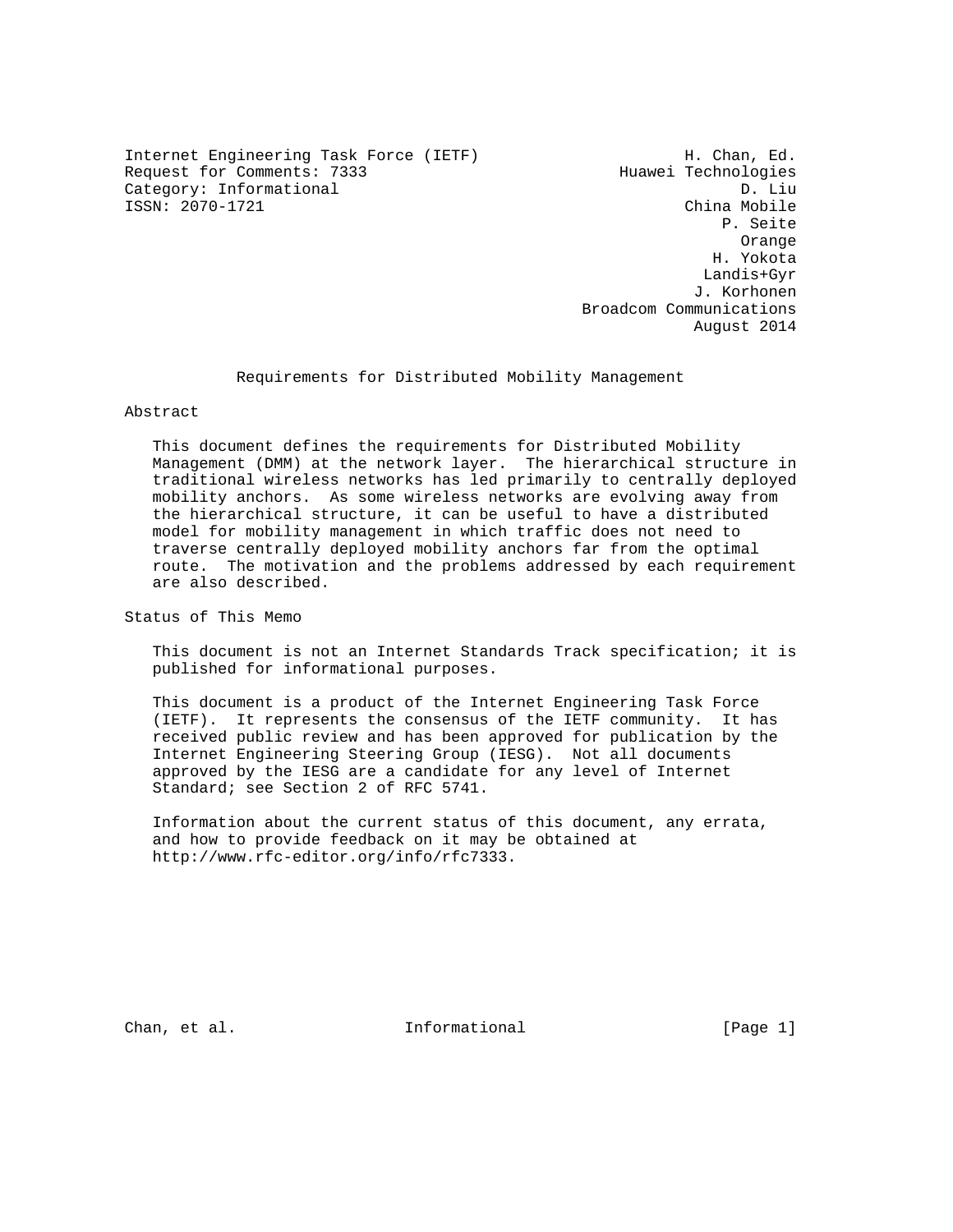# Copyright Notice

 Copyright (c) 2014 IETF Trust and the persons identified as the document authors. All rights reserved.

 This document is subject to BCP 78 and the IETF Trust's Legal Provisions Relating to IETF Documents

 (http://trustee.ietf.org/license-info) in effect on the date of publication of this document. Please review these documents carefully, as they describe your rights and restrictions with respect to this document. Code Components extracted from this document must include Simplified BSD License text as described in Section 4.e of the Trust Legal Provisions and are provided without warranty as described in the Simplified BSD License.

# Table of Contents

| 3. Centralized versus Distributed Mobility Management 5 |
|---------------------------------------------------------|
|                                                         |
|                                                         |
|                                                         |
|                                                         |
|                                                         |
|                                                         |
|                                                         |
|                                                         |
|                                                         |
|                                                         |

## 1. Introduction

 In the past decade, a fair number of network-layer mobility protocols have been standardized [RFC6275] [RFC5944] [RFC5380] [RFC6301] [RFC5213]. Although these protocols differ in terms of functions and associated message formats, they all employ a mobility anchor to allow a mobile node to remain reachable after it has moved to a different network. Among other tasks that the anchor point performs, the anchor point ensures connectivity by forwarding packets destined to, or sent from, the mobile node. It is a centrally deployed mobility anchor in the sense that the deployed architectures today have a small number of these anchors and the traffic of millions of mobile nodes in an operator network is typically managed by the same anchor. Such a mobility anchor may still have to reside in the subscriber's provider network even when the subscriber is roaming to

Chan, et al. The informational the change of the contract of the contract of the change of the contract of the contract of the contract of the contract of the contract of the contract of the contract of the contract of the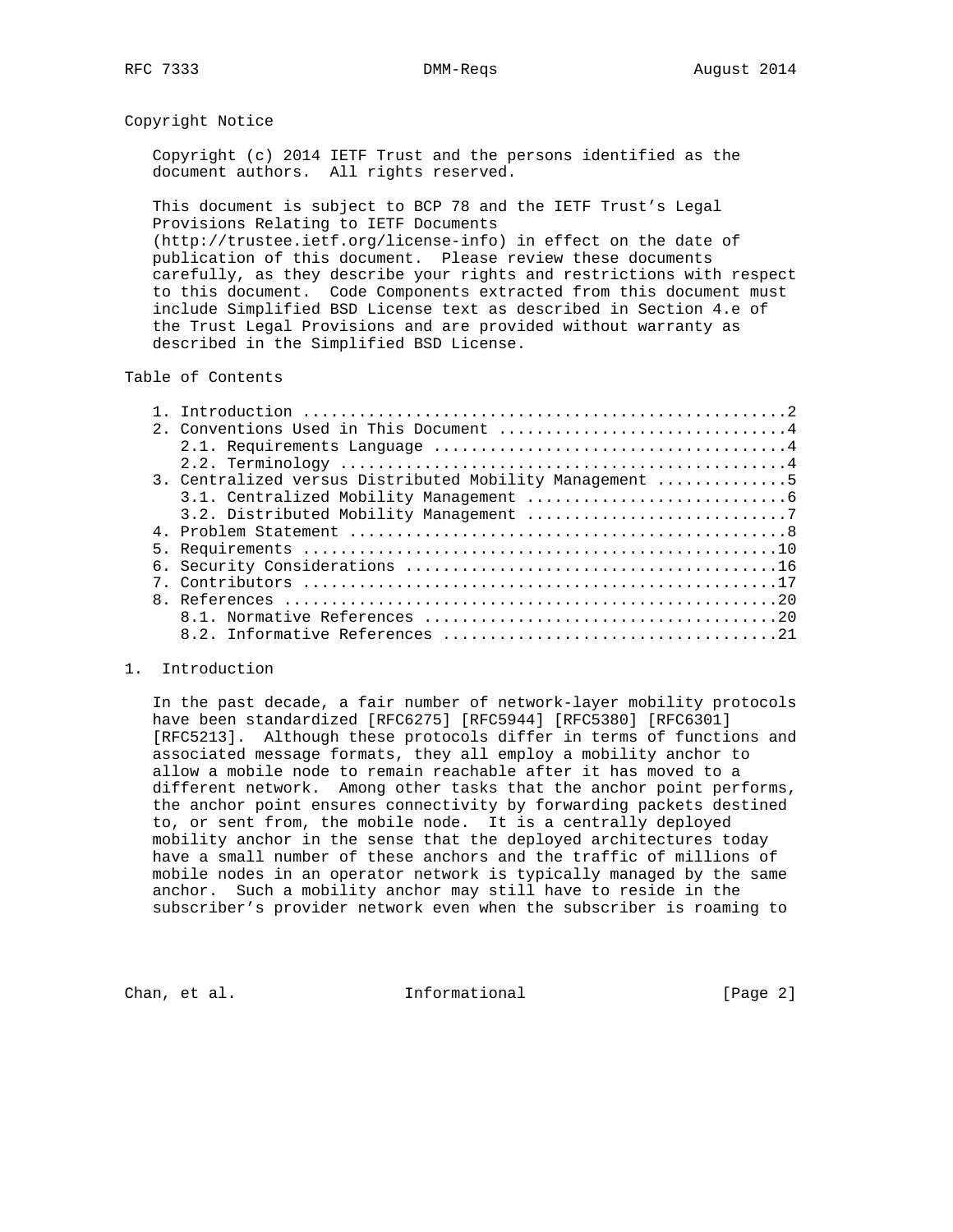a visited network, in order that certain functions such as charging and billing can be performed more readily by the provider's network. An example provider network is a Third Generation Partnership Project (3GPP) network.

 Distributed mobility management (DMM) is an alternative to the above mentioned centralized deployment. The background behind the interest in studying DMM is primarily as follows.

 (1) More than ever, mobile users are consuming Internet content, including that of local Content Delivery Networks (CDNs). Such traffic imposes new requirements on mobile core networks for data traffic delivery. To prevent exceeding the available core network capacity, service providers need to implement new strategies such as selective IPv4 traffic offload (e.g., [RFC6909], 3GPP Local IP Access (LIPA) and Selected IP Traffic Offload (SIPTO) work items [TS.23.401]) through alternative access networks such as Wireless Local Area Networks (WLANs) [MOB-DATA-OFFLOAD]. In addition, a gateway selection mechanism takes user proximity into account within the Evolved Packet Core (EPC) [TS.29.303]. However, these mechanisms were not pursued in the past, owing to charging and billing considerations that require solutions beyond the mobility protocol. Consequently, assigning a gateway anchor node from a visited network when roaming to the visited network has only recently been done and is limited to voice services.

 Both traffic offloading and CDN mechanisms could benefit from the development of mobile architectures with fewer hierarchical levels introduced into the data path by the mobility management system. This trend of "flattening" the mobile networks works best for direct communications among peers in the same geographical area. Distributed mobility management in the flattening mobile networks would anchor the traffic closer to the point of attachment of the user.

 (2) Today's mobile networks present service providers with new challenges. Mobility patterns indicate that mobile nodes often remain attached to the same point of attachment for considerable periods of time [LOCATING-USER]. Specific IP mobility management support is not required for applications that launch and complete their sessions while the mobile node is connected to the same point of attachment. However, IP mobility support is currently designed for always-on operation, maintaining all parameters of the context for each mobile subscriber for as long as they are connected to the network. This can result in a waste of resources and unnecessary costs for the service provider. Infrequent node mobility coupled with application

Chan, et al. The informational the change of the change of the change of the change of the change of the change of the change of the change of the change of the change of the change of the change of the change of the chang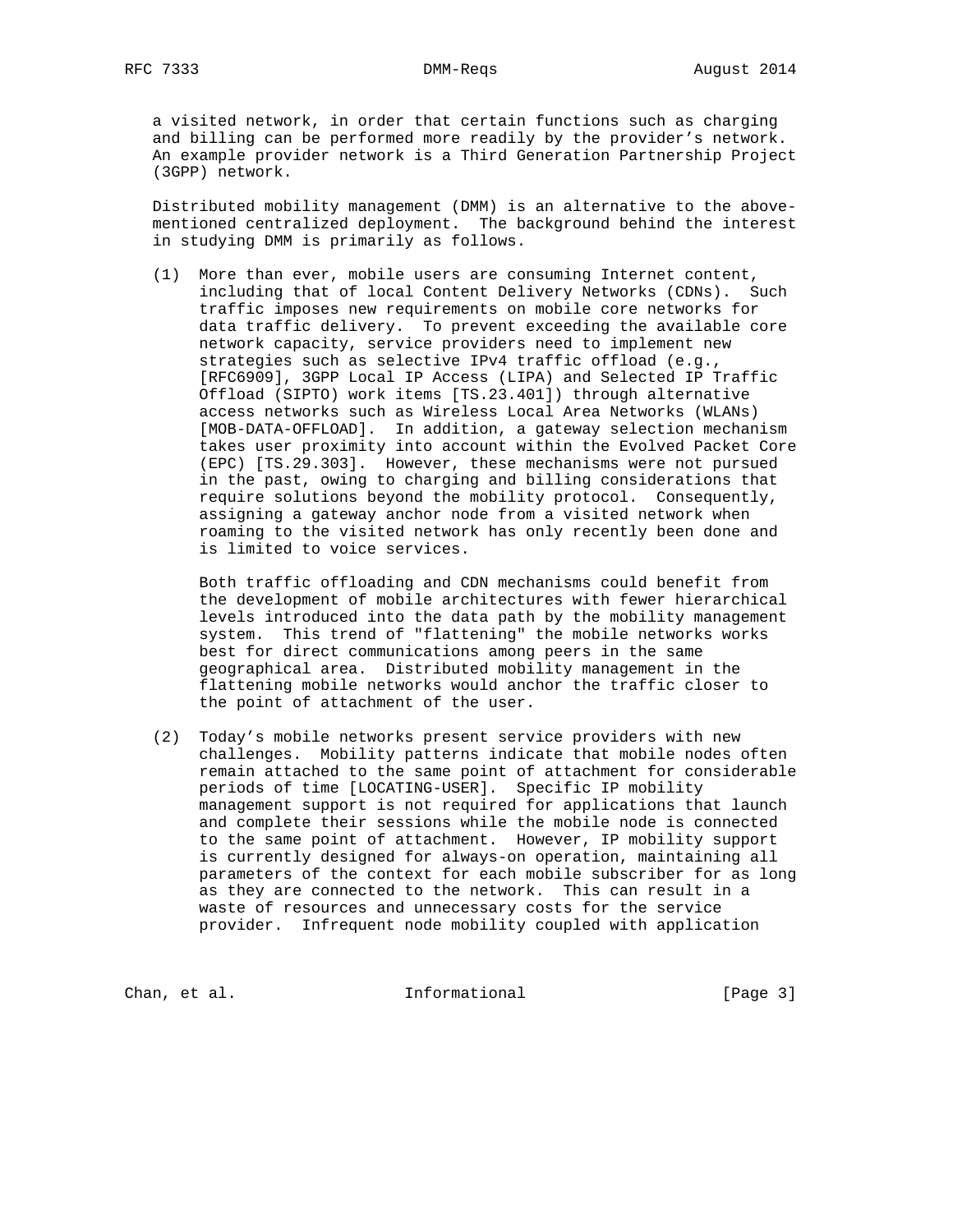intelligence suggest that mobility support could be provided selectively, e.g., as described in [DHCPv6-CLASS-BASED-PREFIX] and [IPv6-PREFIX-PROPERTIES], thus reducing the amount of context maintained in the network.

 DMM may distribute the mobility anchors in the data plane in flattening the mobility network such that the mobility anchors are positioned closer to the user; ideally, mobility agents could be collocated with the first-hop router. Facilitated by the distribution of mobility anchors, it may be possible to selectively use or not use mobility protocol support, depending on whether such support is needed or not. DMM can thus reduce the amount of state information that must be maintained in various mobility agents of the mobile network and can then avoid the unnecessary establishment of mechanisms to forward traffic from an old mobility anchor to a new mobility anchor.

 This document compares distributed mobility management with centralized mobility management in Section 3. The problems that can be addressed with DMM are summarized in Section 4. The mandatory requirements as well as the optional requirements for network-layer distributed mobility management are given in Section 5. Security considerations are mentioned in Section 6.

 The problem statement and use cases [DMM-SCENARIO] can be found in [DIST-MOB-REVIEW].

- 2. Conventions Used in This Document
- 2.1. Requirements Language

 The key words "MUST", "MUST NOT", "REQUIRED", "SHALL", "SHALL NOT", "SHOULD", "SHOULD NOT", "RECOMMENDED", "MAY", and "OPTIONAL" in this document are to be interpreted as described in RFC 2119 [RFC2119].

## 2.2. Terminology

 All of the general mobility-related terms, and their acronyms as used in this document, are to be interpreted as defined in the Mobile IPv6 base specification [RFC6275], the Proxy Mobile IPv6 (PMIPv6) specification [RFC5213], and "Mobility Related Terminology" [RFC3753]. These terms include the following: mobile node (MN), correspondent node (CN), and home agent (HA) as per [RFC6275]; local mobility anchor (LMA) and mobile access gateway (MAG) as per [RFC5213]; and context as per [RFC3753].

Chan, et al. 100 mm informational 100 mm informational [Page 4]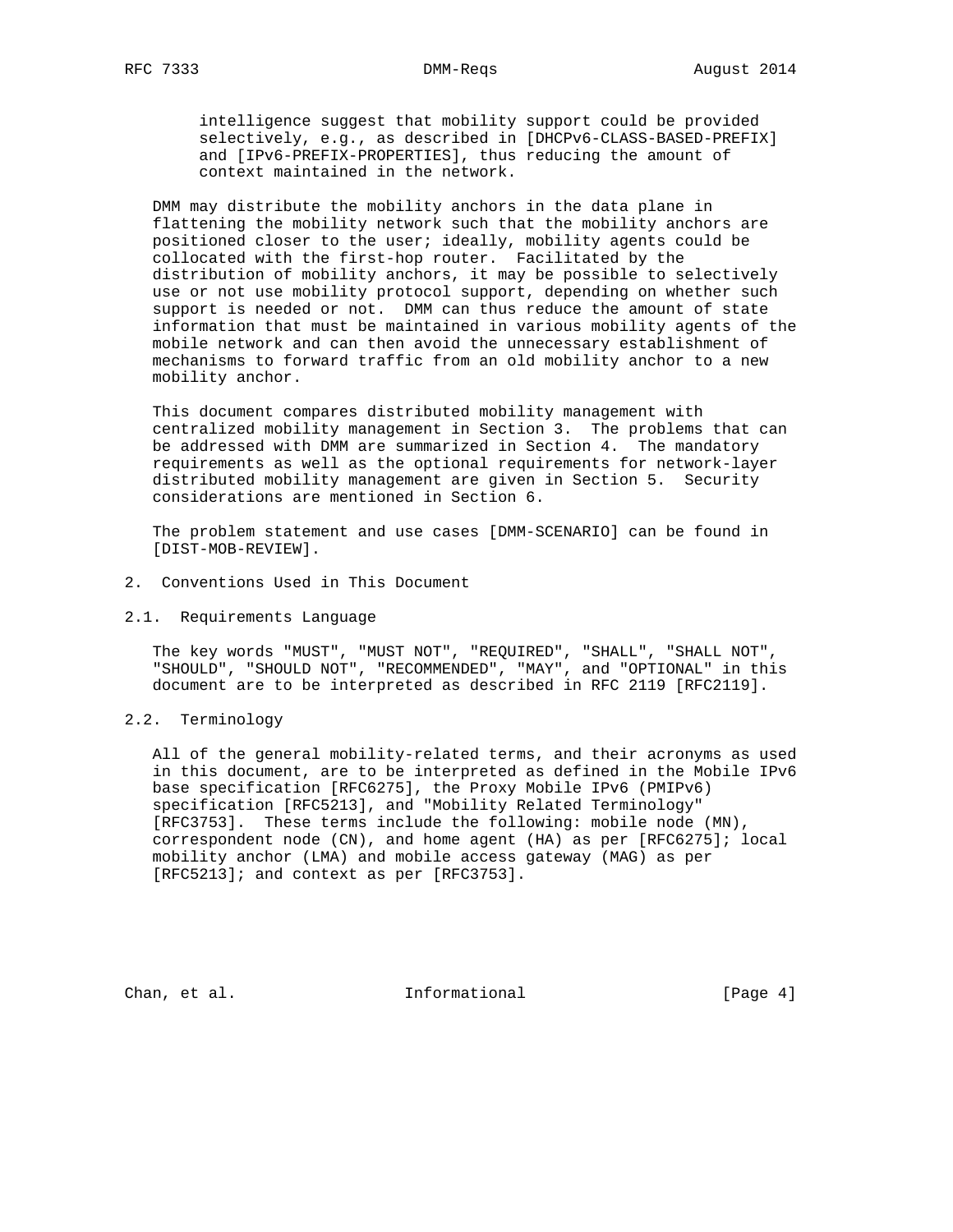In addition, this document introduces the following terms:

Centrally deployed mobility anchors

 refers to the mobility management deployments in which there are very few mobility anchors and the traffic of millions of mobile nodes in an operator network is managed by the same anchor.

Centralized mobility management

makes use of centrally deployed mobility anchors.

Distributed mobility management

 is not centralized, so that traffic does not need to traverse centrally deployed mobility anchors far from the optimal route.

Hierarchical mobile network

 has a hierarchy of network elements arranged into multiple hierarchical levels that are introduced into the data path by the mobility management system.

Flattening mobile network

 refers to the hierarchical mobile network that is going through the trend of reducing its number of hierarchical levels.

Flatter mobile network

 has fewer hierarchical levels compared to a hierarchical mobile network.

Mobility context

 is the collection of information required to provide mobility management support for a given mobile node.

3. Centralized versus Distributed Mobility Management

 Mobility management is needed because the IP address of a mobile node may change as the node moves. Mobility management functions may be implemented at different layers of the protocol stack. At the IP (network) layer, mobility management can be client-based or network-based.

Chan, et al. 100 mm and 111 mm and 111 mm and 12 mm and 12 mm and 12 mm and 12 mm and 12 mm and 12 mm and 12 mm and 12 mm and 12 mm and 12 mm and 12 mm and 12 mm and 12 mm and 12 mm and 12 mm and 12 mm and 12 mm and 12 mm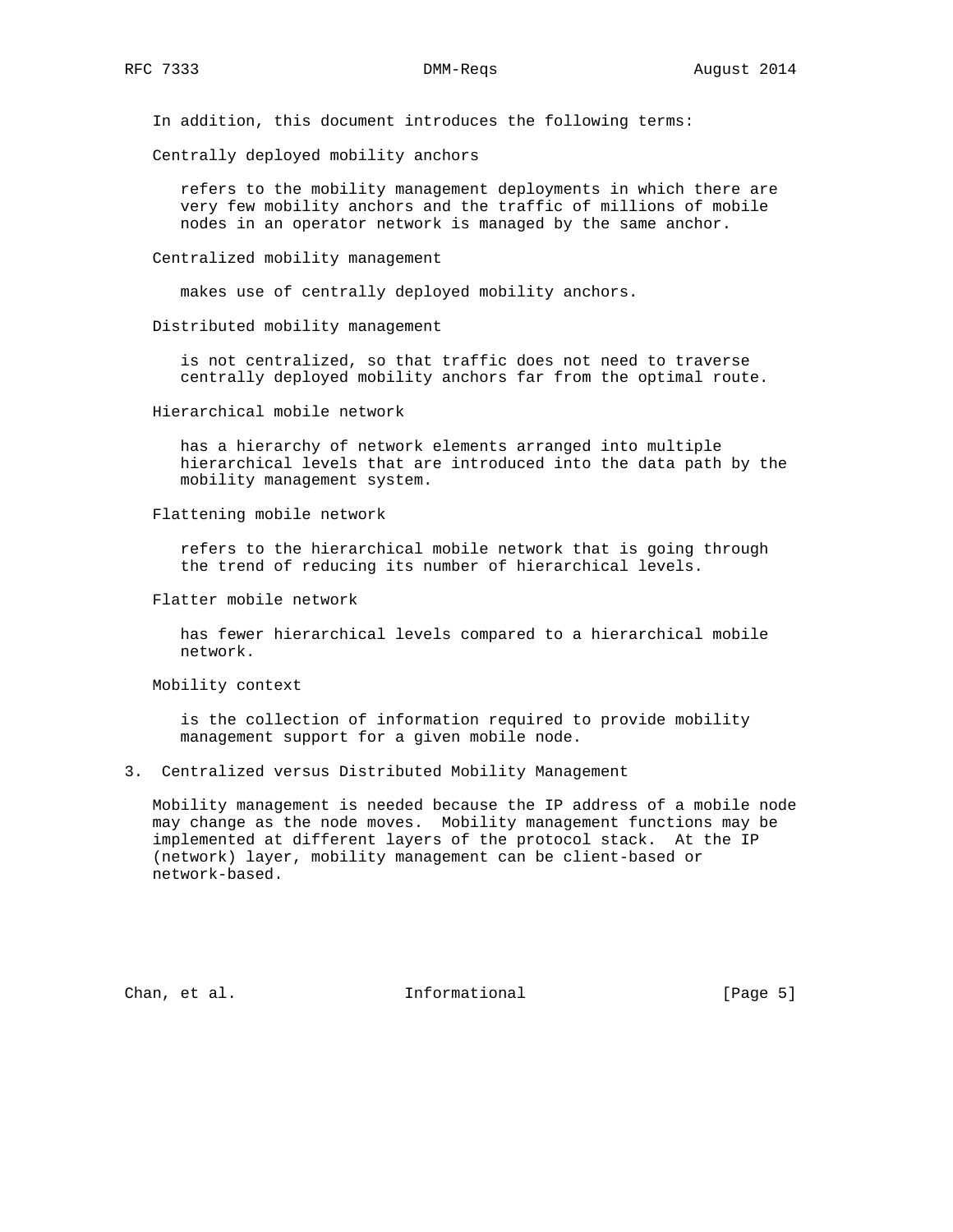An IP-layer mobility management protocol is typically based on the principle of distinguishing between a session identifier and a forwarding address and maintaining a mapping between the two. In Mobile IP, the new IP address of the mobile node after the node has moved is the forwarding address, whereas the original IP address before the mobile node moves serves as the session identifier. The location management (LM) information is kept by associating the forwarding address with the session identifier. Packets addressed to the session identifier will first route to the original network, which redirects them using the forwarding address to deliver to the session. Redirecting packets this way can result in long routes. An existing optimization routes directly, using the forwarding address of the host, and as such is a host-based solution.

 The next two subsections explain centralized and distributed mobility management functions in the network.

## 3.1. Centralized Mobility Management

 In centralized mobility management, the location information in terms of a mapping between the session identifier and the forwarding address is kept at a single mobility anchor, and packets destined to the session identifier are forwarded via this anchor. In other words, such mobility management systems are centralized in both the control plane and the data plane (mobile node IP traffic).

 Many existing mobility management deployments make use of centralized mobility anchoring in a hierarchical network architecture, as shown in Figure 1. Examples are the home agent (HA) and local mobility anchor (LMA) serving as the anchors for the mobile node (MN) and mobile access gateway (MAG) in Mobile IPv6 [RFC6275] and in Proxy Mobile IPv6 [RFC5213], respectively. Cellular networks, such as 3GPP General Packet Radio System (GPRS) networks and 3GPP Evolved Packet System (EPS) networks, also employ centralized mobility management. In the 3GPP GPRS network, the Gateway GPRS Support Node (GGSN), Serving GPRS Support Node (SGSN), and Radio Network Controller (RNC) constitute a hierarchy of anchors. In the 3GPP EPS network, the Packet Data Network Gateway (P-GW) and Serving Gateway (S-GW) constitute another hierarchy of anchors.

Chan, et al. 10 Informational 100 [Page 6]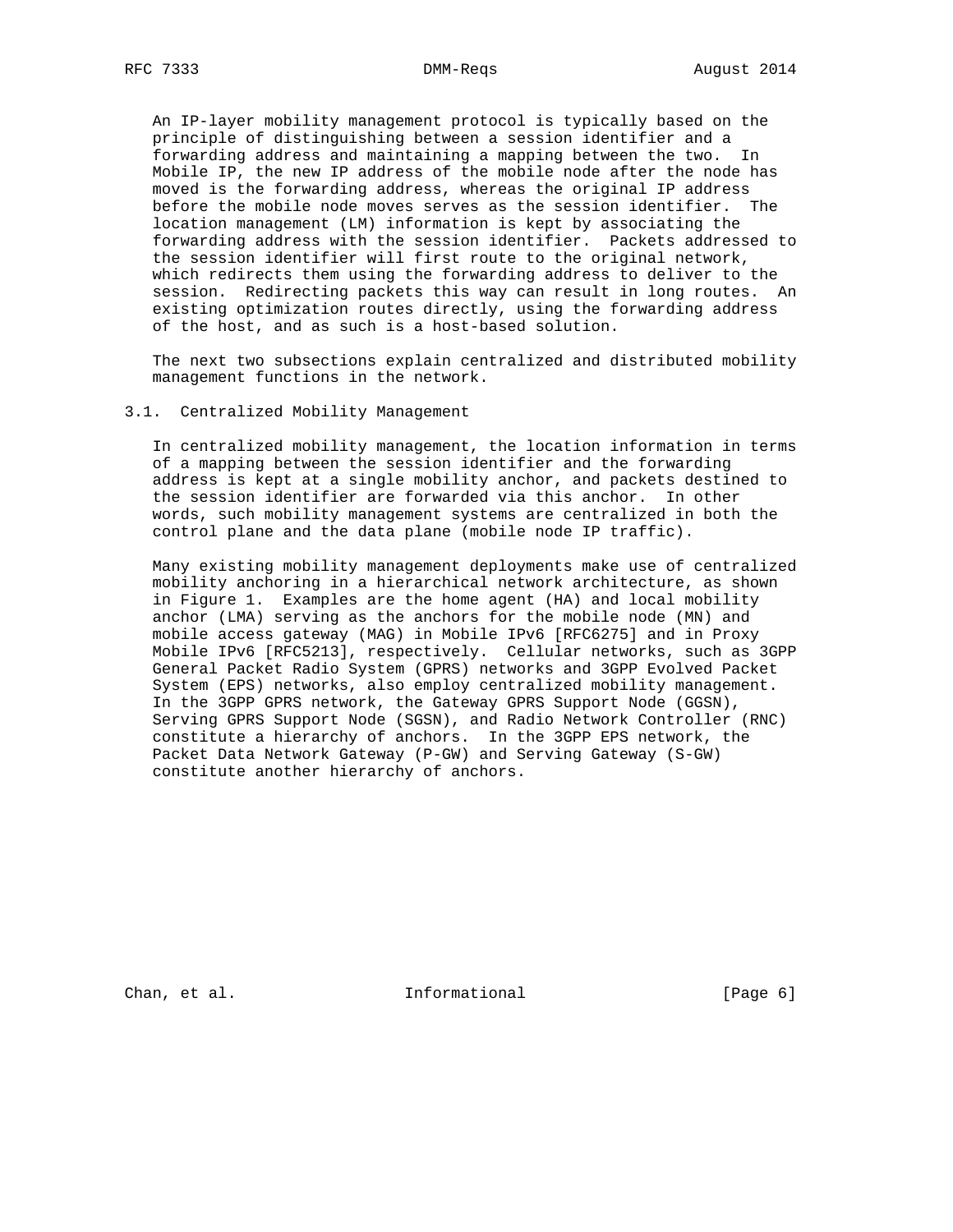

Figure 1: Centralized Mobility Management

# 3.2. Distributed Mobility Management

 Mobility management functions may also be distributed in the data plane to multiple networks as shown in Figure 2, so that a mobile node in any of these networks may be served by a nearby function with appropriate forwarding management (FM) capability.



Figure 2: Distributed Mobility Management

 DMM is distributed in the data plane, whereas the control plane may be either centralized or distributed [DMM-SCENARIO]. The former case implicitly assumes separation of data and control planes as described in [PMIP-CP-UP-SPLIT]. While mobility management can be distributed, it is not necessary for other functions such as subscription management, subscription databases, and network access authentication to be similarly distributed.

Chan, et al. Informational [Page 7]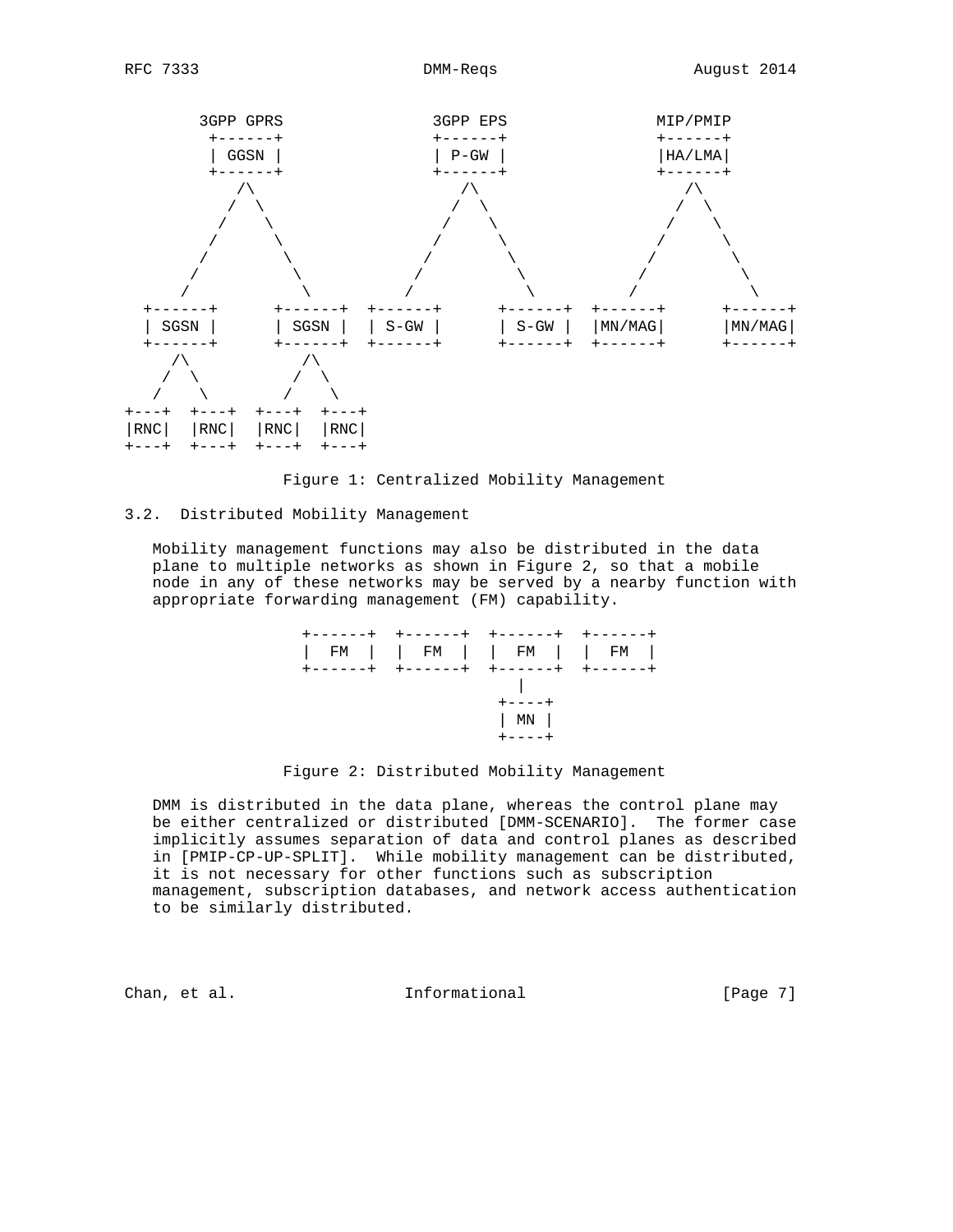A distributed mobility management scheme for a flattening mobile network consisting of access nodes is proposed in [DIST-DYNAMIC-MOB]. Its benefits over centralized mobility management have been shown through simulations [DIST-CENTRAL-MOB]. Moreover, the (re)use and extension of existing protocols in the design of both fully distributed mobility management [MIGRATING-HAs] [DIST-MOB-SAE] and partially distributed mobility management [DIST-MOB-PMIP] [DIST-MOB-MIP] have been reported in the literature. Therefore, before designing new mobility management protocols for a future distributed architecture, it is recommended to first consider whether existing mobility management protocols can be extended.

4. Problem Statement

 The problems that can be addressed with DMM are summarized as follows:

PS1: Non-optimal routes

 Forwarding via a centralized anchor often results in non-optimal routes, thereby increasing the end-to-end delay. The problem is manifested, for example, when accessing a nearby server or servers of a Content Delivery Network (CDN), or when receiving locally available IP multicast packets or sending IP multicast packets. (Existing route optimization is only a host-based solution. On the other hand, localized routing with PMIPv6 [RFC6705] addresses only a part of the problem where both the MN and the correspondent node (CN) are attached to the same MAG, and it is not applicable when the CN does not behave like an MN.)

 PS2: Divergence from other evolutionary trends in network architectures such as distribution of content delivery

 Mobile networks have generally been evolving towards a flatter and flatter network. Centralized mobility management, which is non-optimal with a flatter network architecture, does not support this evolution.

Chan, et al. 100 mm and 111 mm and 111 mm and 12 mm and 12 mm and 12 mm and 12 mm and 12 mm and 12 mm and 12 mm and 12 mm and 12 mm and 12 mm and 12 mm and 12 mm and 12 mm and 12 mm and 12 mm and 12 mm and 12 mm and 12 mm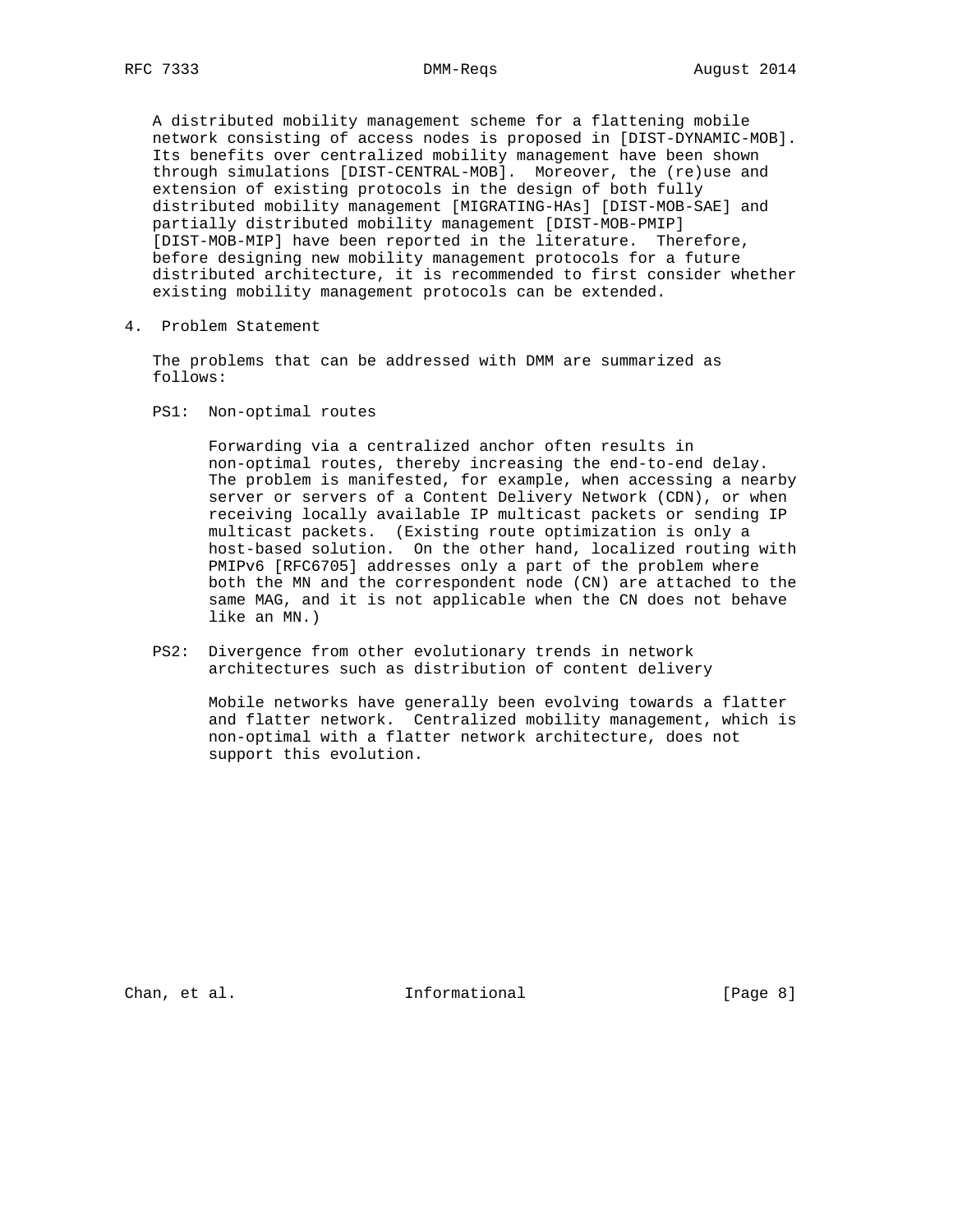PS3: Lack of scalability of centralized tunnel management and mobility context maintenance

 Setting up tunnels through a central anchor and maintaining mobility context for each MN usually requires more concentrated resources in a centralized design, thus reducing scalability. Distributing the tunnel maintenance function and the mobility context maintenance function among different network entities with proper signaling protocol design can avoid increasing the concentrated resources with an increasing number of MNs.

PS4: Single point of failure and attack

 Centralized anchoring designs may be more vulnerable to a single point of failure and attacks than a distributed system. The impact of a successful attack on a system with centralized mobility management can be far greater as well.

PS5: Unnecessary mobility support to clients that do not need it

 IP mobility support is usually provided to all MNs. However, it is not always required, and not every parameter of mobility context is always used. For example, some applications or nodes do not need a stable IP address during a handover to maintain session continuity. Sometimes, the entire application session runs while the MN does not change the point of attachment. Besides, some sessions, e.g., SIP-based sessions, can handle mobility at the application layer and hence do not need IP mobility support; it is then unnecessary to provide IP mobility support for such sessions.

PS6: Mobility signaling overhead with peer-to-peer communication

 Resources may be wasted when mobility signaling (e.g., maintenance of the tunnel, keep-alive signaling, etc.) is not turned off for peer-to-peer communication.

PS7: Deployment with multiple mobility solutions

 There are already many variants and extensions of MIP as well as mobility solutions at other layers. Deployment of new mobility management solutions can be challenging, and debugging difficult, when they coexist with solutions already deployed in the field.

Chan, et al. 100 mm and 111 mm and 111 mm and 101 mm and 101 mm and 101 mm and 101 mm and 101 mm and 101 mm and 101 mm and 101 mm and 101 mm and 101 mm and 101 mm and 101 mm and 101 mm and 101 mm and 101 mm and 101 mm and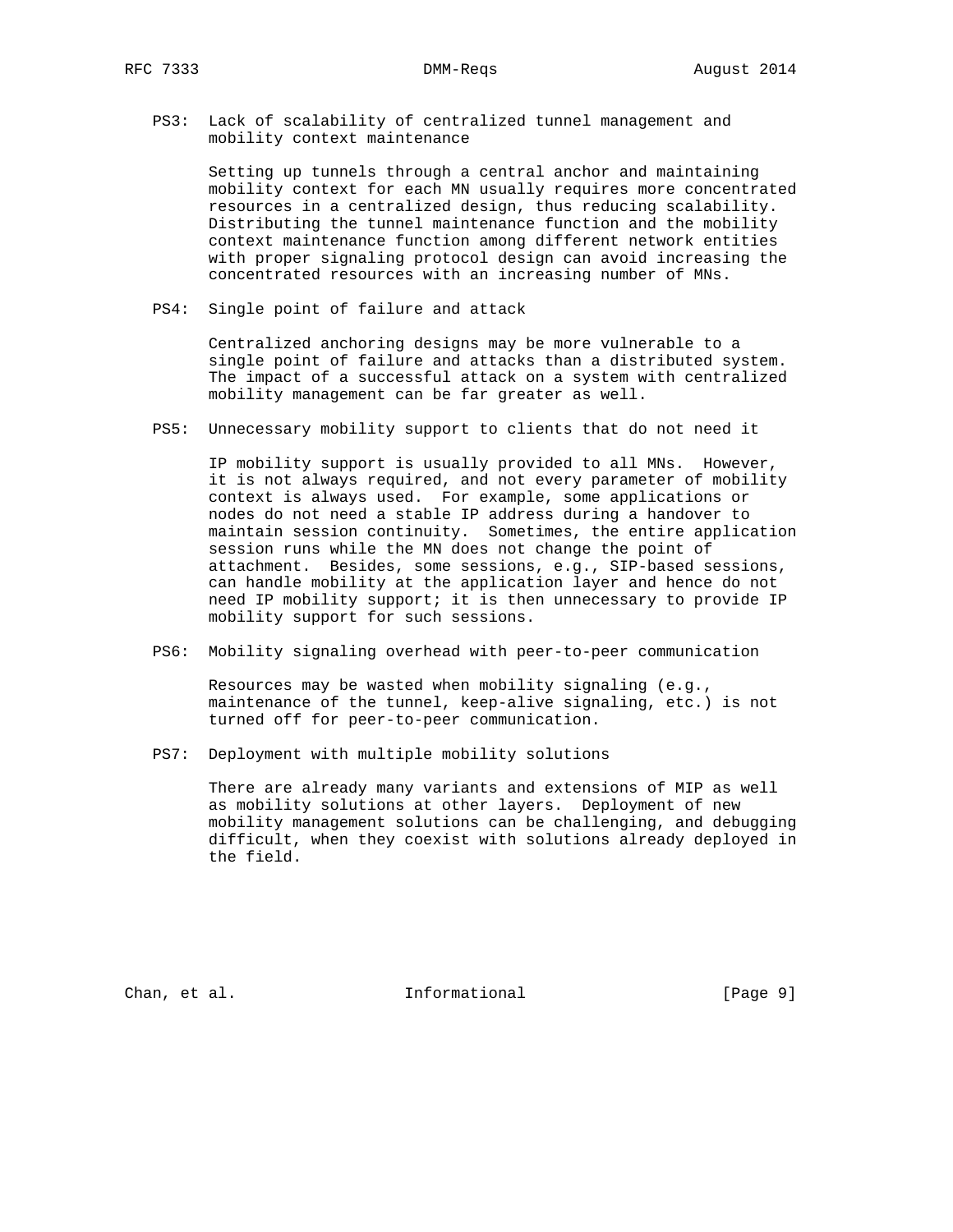# PS8: Duplicate multicast traffic

 IP multicast distribution over architectures using IP mobility solutions (e.g., [RFC6224]) may lead to convergence of duplicated multicast subscriptions towards the downstream tunnel entity (e.g., MAG in PMIPv6). Concretely, when multicast subscription for individual mobile nodes is coupled with mobility tunnels (e.g., a PMIPv6 tunnel), duplicate multicast subscription(s) is prone to be received through different upstream paths. This problem may also exist or be more severe in a distributed mobility environment.

5. Requirements

 Now that distributed mobility management has been compared with centralized deployment (Section 3) and the problems have been described (Section 4), this section identifies the following requirements:

REQ1: Distributed mobility management

 IP mobility, network access solutions, and forwarding solutions provided by DMM MUST enable traffic to avoid traversing a single mobility anchor far from the optimal route.

 This requirement on distribution applies to the data plane only. It does not impose constraints on whether the control plane should be distributed or centralized. However, if the control plane is centralized while the data plane is distributed, it is implied that the control plane and data plane need to separate (Section 3.2).

 Motivation: This requirement is motivated by current trends in network evolution: (a) it is cost- and resource-effective to cache contents, and the caching (e.g., CDN) servers are distributed so that each user in any location can be close to one of the servers; (b) the significantly larger number of mobile nodes and flows call for improved scalability; (c) single points of failure are avoided in a distributed system; and (d) threats against centrally deployed anchors, e.g., a home agent and a local mobility anchor, are mitigated in a distributed system.

 This requirement addresses the problems PS1, PS2, PS3, and PS4 described in Section 4.

Chan, et al. The Informational [Page 10]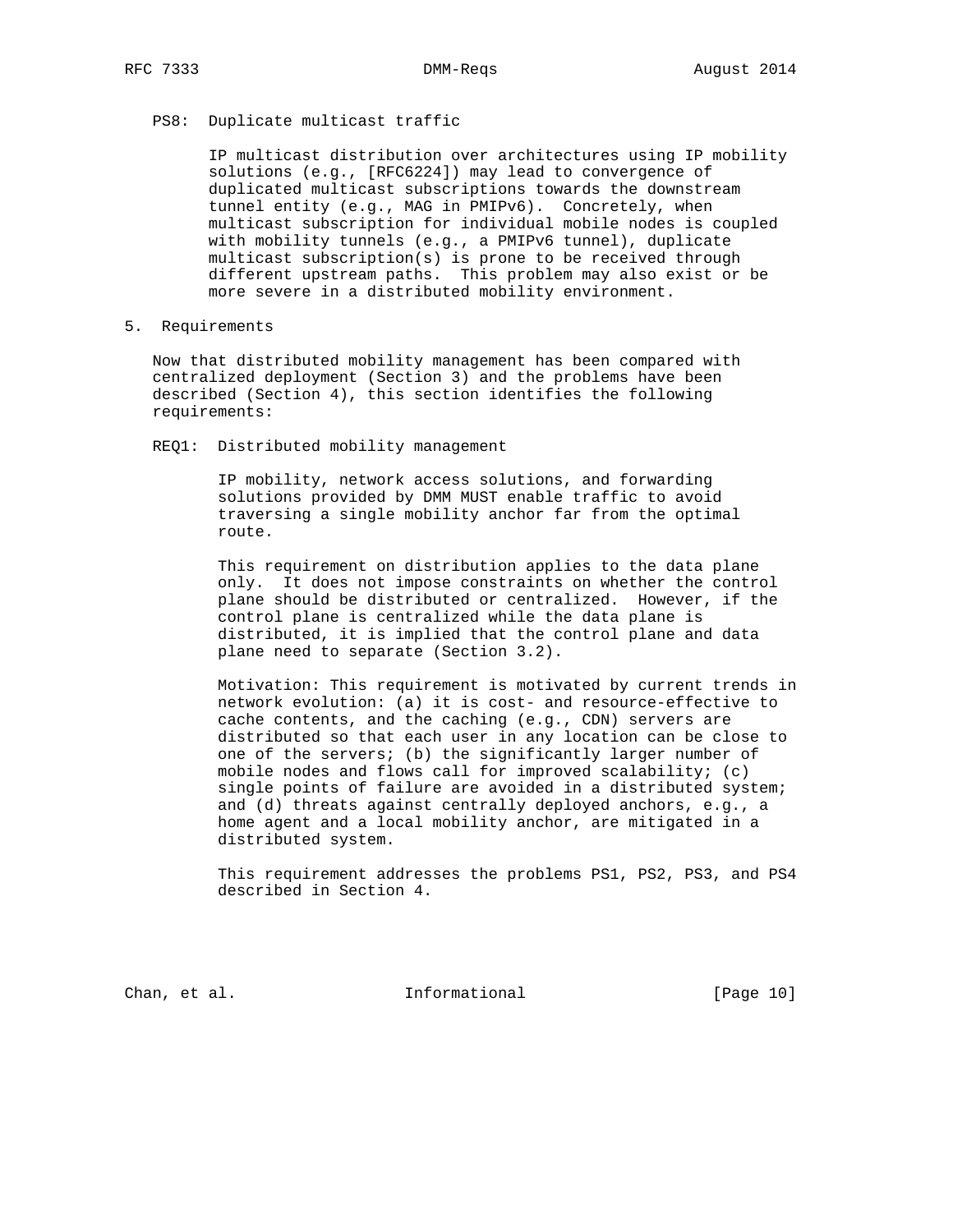REQ2: Bypassable network-layer mobility support for each application session

> DMM solutions MUST enable network-layer mobility, but it MUST be possible for any individual active application session (flow) to not use it. Mobility support is needed, for example, when a mobile host moves and an application cannot cope with a change in the IP address. Mobility support is also needed when a mobile router changes its IP address as it moves together with a host and, in the presence of ingress filtering, an application in the host is interrupted. However, mobility support at the network layer is not always needed; a mobile node can often be stationary, and mobility support can also be provided at other layers. It is then not always necessary to maintain a stable IP address or prefix for an active application session.

> Different active sessions can also differ in whether network layer mobility support is needed. IP mobility, network access solutions, and forwarding solutions provided by DMM MUST then provide the possibility of independent handling for each application session of a user or mobile device.

> The handling of mobility management to the granularity of an individual session of a user/device SHOULD need proper session identification in addition to user/device identification.

 Motivation: The motivation of this requirement is to enable more efficient forwarding and more efficient use of network resources by selecting an IP address or prefix according to whether mobility support is needed and by not maintaining context at the mobility anchor when there is no such need.

 This requirement addresses the problems PS5 and PS6 described in Section 4.

REQ3: IPv6 deployment

 DMM solutions SHOULD target IPv6 as the primary deployment environment and SHOULD NOT be tailored specifically to support IPv4, particularly in situations where private IPv4 addresses and/or NATs are used.

 Motivation: This requirement conforms to the general orientation of IETF work. DMM deployment is foreseen as "on the mid- to long-term horizon", when IPv6 is expected to be far more common than today.

Chan, et al. The Informational The IPage 11]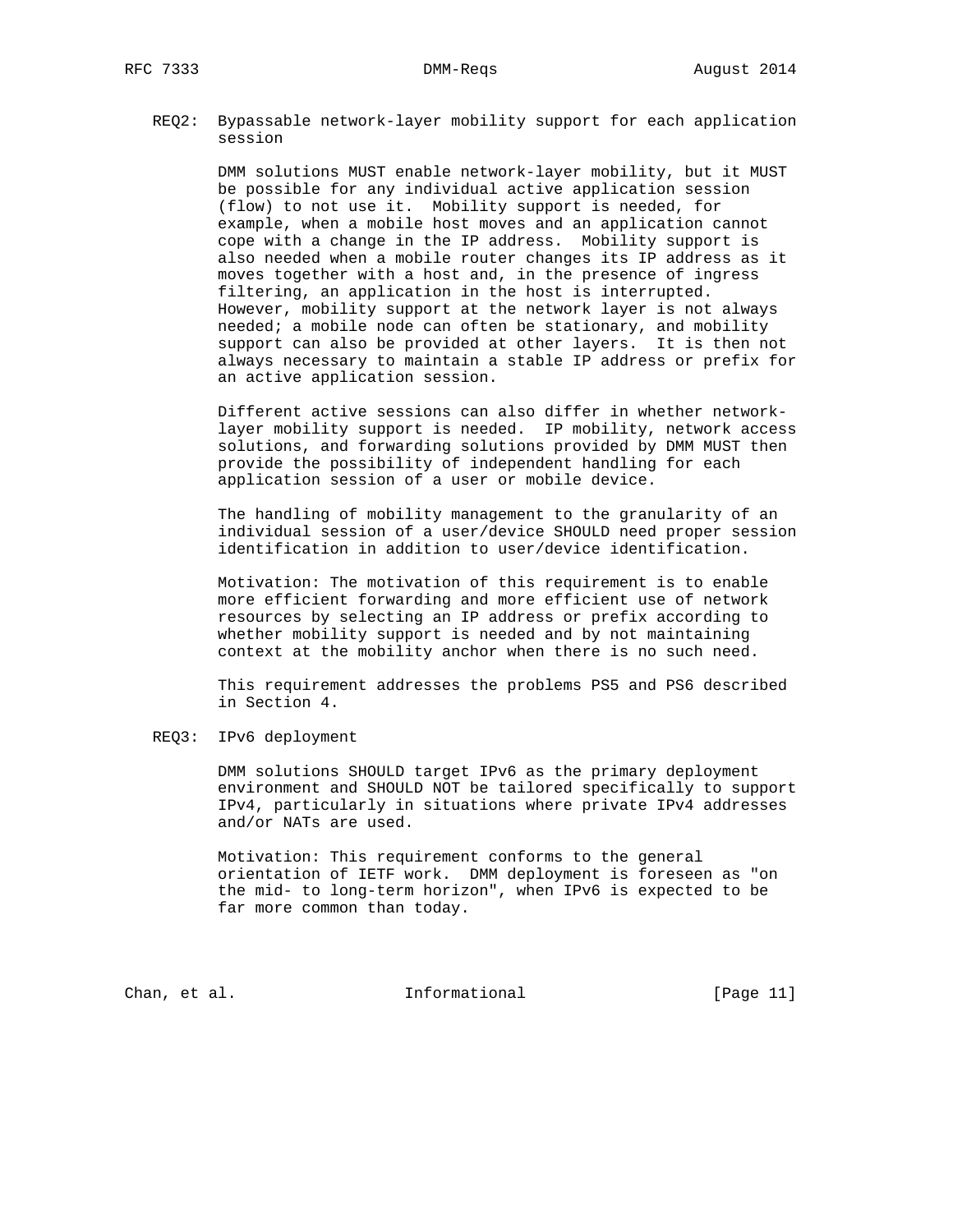This requirement avoids the unnecessarily complex solution of trying to provide the same level of functionality to both IPv4 and IPv6. Some of the IPv6-specific features are not available for IPv4.

REQ4: Existing mobility protocols

 A DMM solution MUST first consider reusing and extending IETF standard protocols before specifying new protocols.

 Motivation: Reuse of existing IETF work is more efficient and less error-prone.

 This requirement attempts to avoid the need for development of new protocols and therefore their potential for being time consuming and error-prone.

 REQ5: Coexistence with deployed networks/hosts and operability across different networks

> A DMM solution may require loose, tight, or no integration into existing mobility protocols and host IP stacks. Regardless of the integration level, DMM implementations MUST be able to coexist with existing network deployments, end hosts, and routers that may or may not implement existing mobility protocols. Furthermore, a DMM solution SHOULD work across different networks, possibly operated as separate administrative domains, when the needed mobility management signaling, forwarding, and network access are allowed by the trust relationship between them.

 Motivation: to (a) preserve backwards compatibility so that existing networks and hosts are not affected and continue to function as usual, and (b) enable inter-domain operation if desired.

 This requirement addresses the problem PS7 described in Section 4.

Chan, et al. The Informational [Page 12]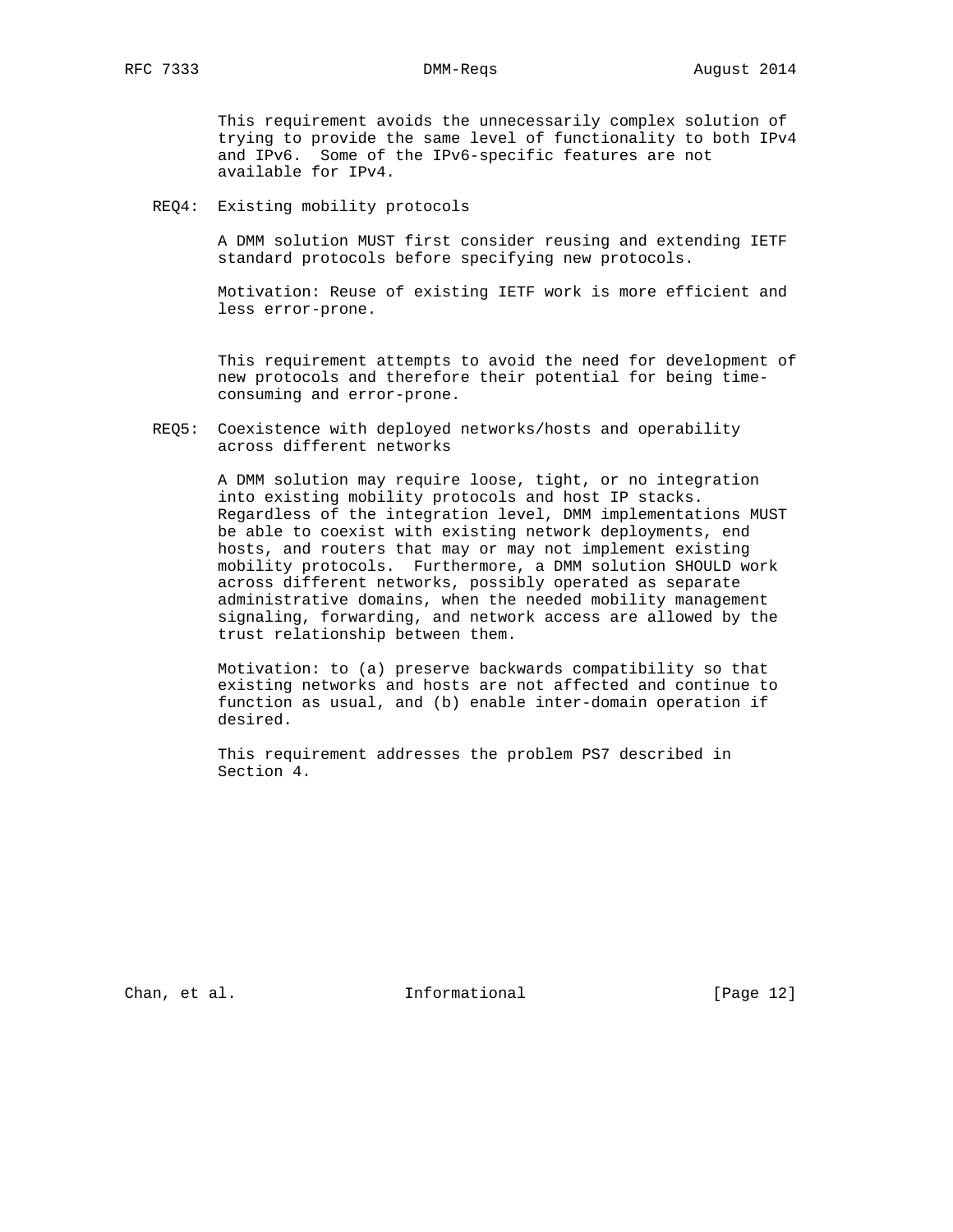## REQ6: Operation and management considerations

 A DMM solution needs to consider configuring a device, monitoring the current operational state of a device, and responding to events that impact the device, possibly by modifying the configuration and storing the data in a format that can be analyzed later. Different management protocols are available. For example:

- (a) the Simple Network Management Protocol (SNMP) [RFC1157], with definitions of standardized management information base (MIB) objects for DMM that allow the monitoring of traffic steering in a consistent manner across different devices
- (b) the Network Configuration Protocol (NETCONF) [RFC6241], with definitions of standardized YANG [RFC6020] modules for DMM to achieve a standardized configuration
- (c) syslog [RFC5424], which is a one-way protocol allowing a device to report significant events to a log analyzer in a network management system
- (d) the IP Flow Information Export (IPFIX) Protocol, which serves as a means for transmitting traffic flow information over the network [RFC7011], with a formal description of IPFIX Information Elements [RFC7012]

 It is not the goal of this requirements document to impose which management protocol(s) should be used. An inventory of the management protocols and data models is covered in [RFC6632].

 The following paragraphs list the operation and management considerations required for a DMM solution; this list of considerations may not be exhaustive and may be expanded according to the needs of the solutions:

 A DMM solution MUST describe how, and in what types of environments, it can be scalably deployed and managed.

 A DMM solution MUST support mechanisms to test whether the DMM solution is working properly. For example, when a DMM solution employs traffic indirection to support a mobility session, implementations MUST support mechanisms to test that the appropriate traffic indirection operations are in place,

Chan, et al. 100 mm informational [Page 13]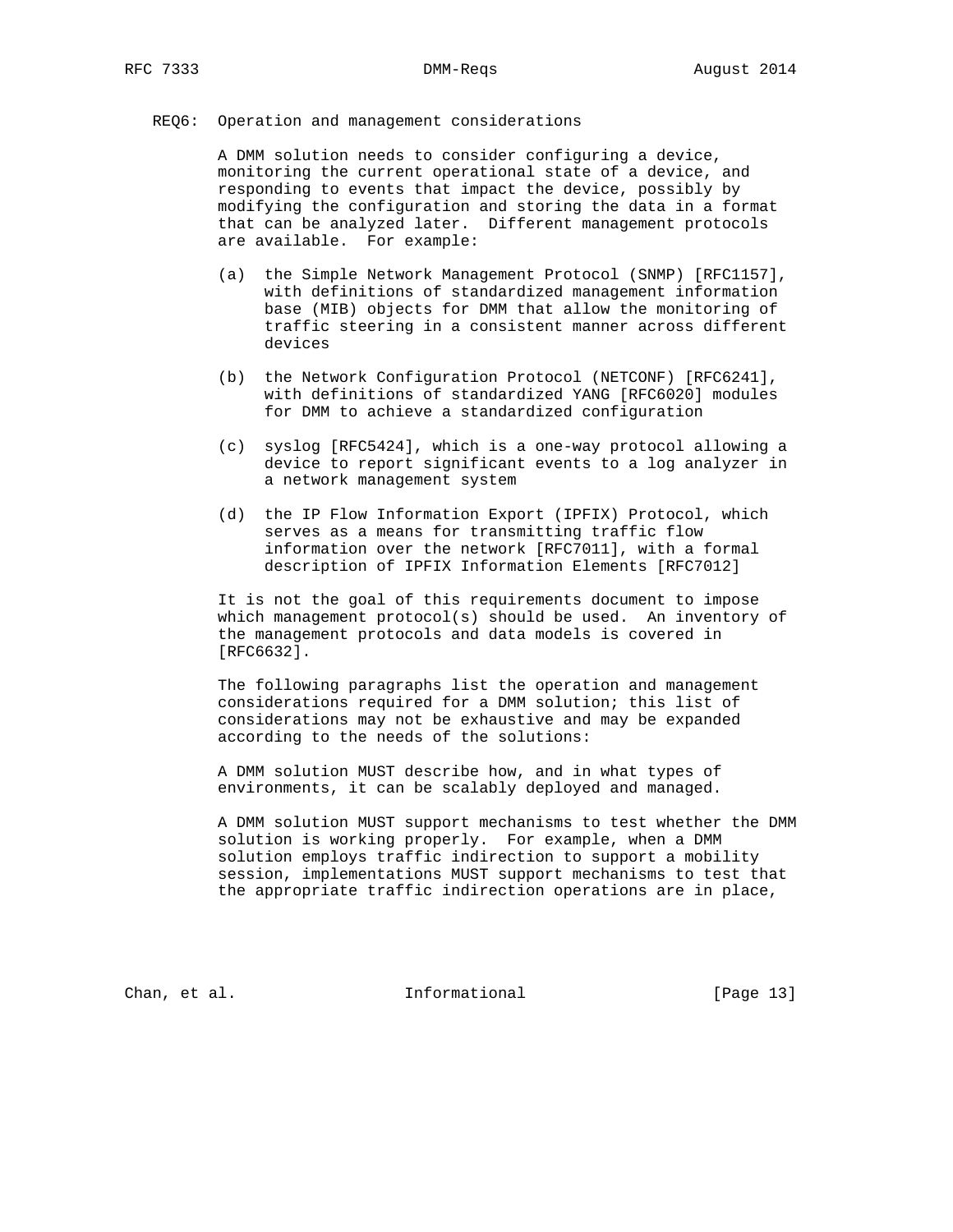including the setup of traffic indirection and the subsequent teardown of the indirection to release the associated network resources when the mobility session has closed.

 A DMM solution SHOULD expose the operational state of DMM to the administrators of the DMM entities. For example, when a DMM solution employs separation between a session identifier and forwarding address, it should expose the association between them.

 When flow mobility is supported by a DMM solution, the solution SHOULD support means to correlate the flow routing policies and the observed forwarding actions.

 A DMM solution SHOULD support mechanisms to check the liveness of a forwarding path. If the DMM solution sends periodic update refresh messages to configure the forwarding path, the refresh period SHOULD be configurable and a reasonable default configuration value proposed. Information collected can be logged or made available with protocols such as SNMP [RFC1157], NETCONF [RFC6241], IPFIX [RFC7011], or syslog [RFC5424].

 A DMM solution MUST provide fault management and monitoring mechanisms to manage situations where an update of the mobility session or the data path fails. The system must also be able to handle situations where a mobility anchor with ongoing mobility sessions fails.

 A DMM solution SHOULD be able to monitor usage of the DMM protocol. When a DMM solution uses an existing protocol, the techniques already defined for that protocol SHOULD be used to monitor the DMM operation. When these techniques are inadequate, new techniques MUST be developed.

In particular, the DMM solution SHOULD

- (a) be able to monitor the number of mobility sessions per user, as well as their average duration
- (b) provide an indication of DMM performance, such as
	- (1) handover delay, which includes the time necessary to reestablish the forwarding path when the point of attachment changes

Chan, et al. The Informational [Page 14]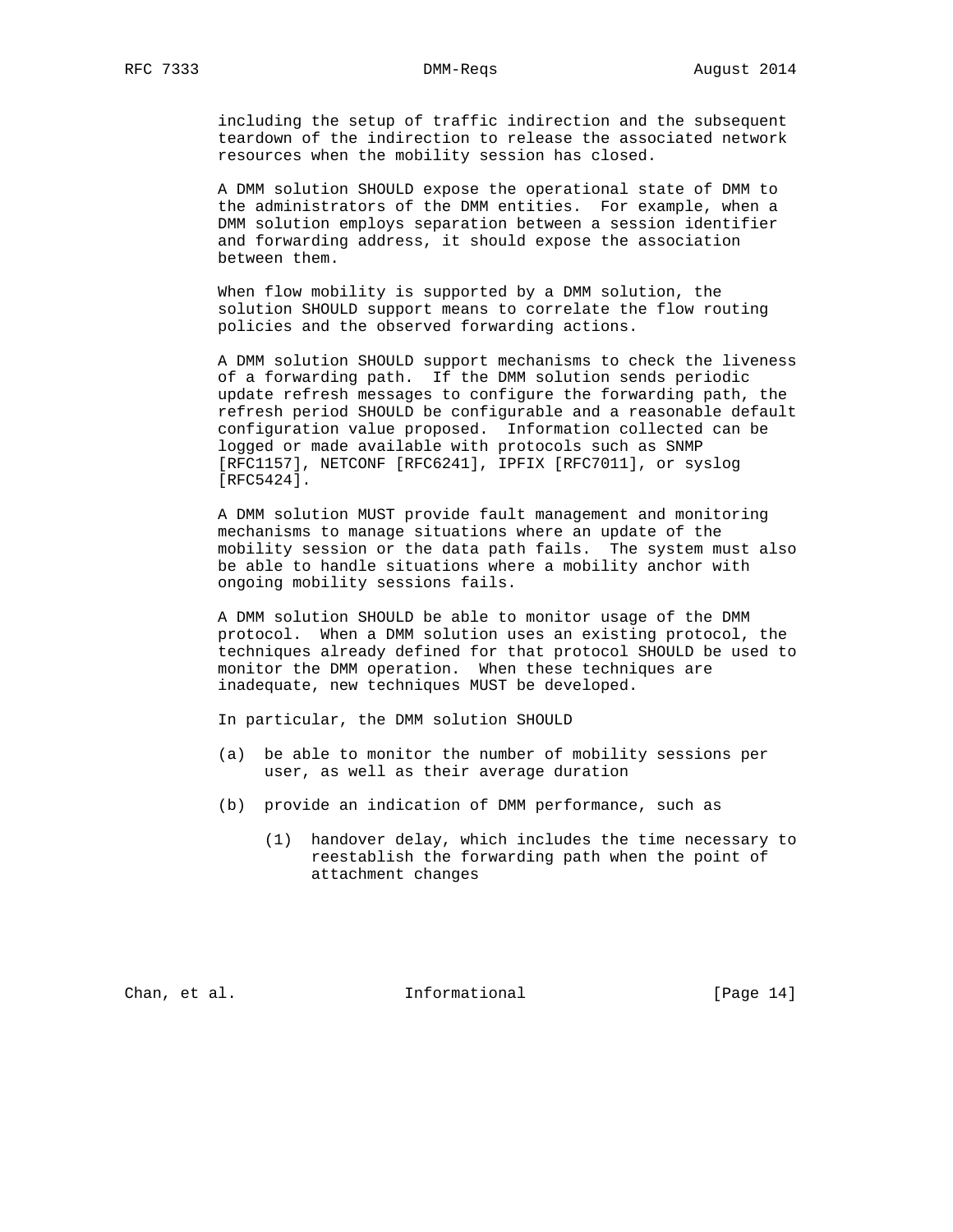- (2) protocol reactivity, which is the time between handover events such as the attachment to a new access point and the completion of the mobility session update
- (c) provide means to measure the signaling cost of the DMM protocol
- (d) if tunneling is used for traffic redirection, monitor
	- (1) the number of tunnels
	- (2) their transmission and reception information
	- (3) the encapsulation method used, and its overhead
	- (4) the security used at the node level

 DMM solutions SHOULD support standardized configuration with NETCONF [RFC6241], using YANG [RFC6020] modules, which SHOULD be created for DMM when needed for such configuration. However, if a DMM solution creates extensions to MIPv6 or PMIPv6, the allowed addition of definitions of management information base (MIB) objects to the MIPv6 MIB [RFC4295] or the PMIPv6 MIB [RFC6475] that are needed for the control and monitoring of the protocol extensions SHOULD be limited to read-only objects.

 Motivation: A DMM solution that is designed from the beginning for operability and manageability can implement efficient operations and management solutions.

 These requirements avoid DMM designs that make operations and management difficult or costly.

REQ7: Security considerations

 A DMM solution MUST support any security protocols and mechanisms needed to secure the network and to make continuous security improvements. In addition, with security taken into consideration early in the design, a DMM solution MUST NOT introduce new security risks or amplify existing security risks that cannot be mitigated by existing security protocols and mechanisms.

 Motivation: Various attacks such as impersonation, denial of service, man-in-the-middle attacks, and so on may be launched in a DMM deployment. For instance, an illegitimate node may

Chan, et al. Informational [Page 15]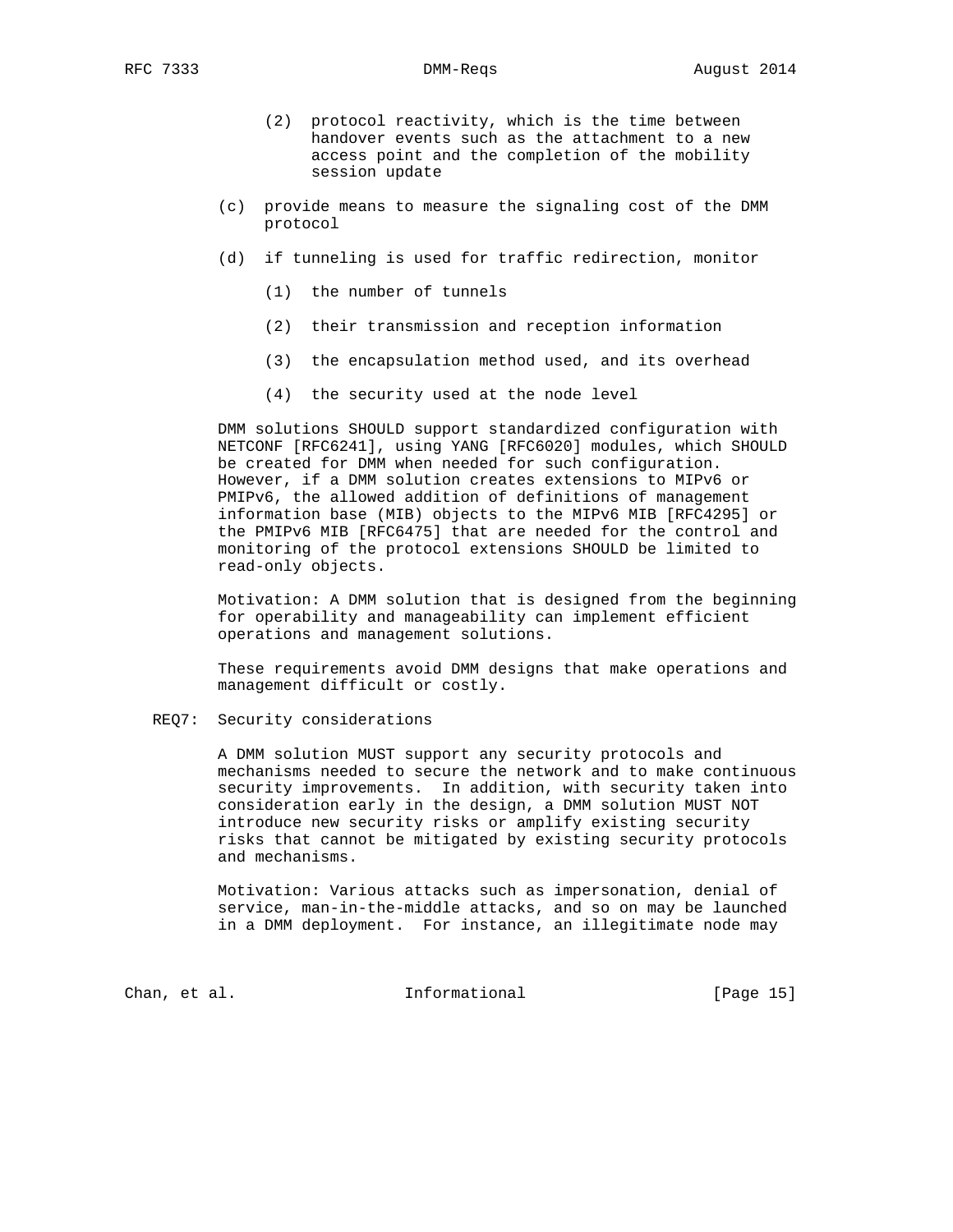attempt to access a network providing DMM. Another example is that a malicious node can forge a number of signaling messages, thus redirecting traffic from its legitimate path. Consequently, the specific node or nodes to which the traffic is redirected may be under a denial-of-service attack and other nodes do not receive their traffic. Accordingly, security mechanisms/protocols providing access control, integrity, authentication, authorization, confidentiality, etc. should be used to protect the DMM entities as they are already used to protect existing networks and existing mobility protocols defined in the IETF. However, if a candidate DMM solution is such that these existing security mechanisms/protocols are unable to provide sufficient security protection even when properly used, then that candidate DMM solution is causing uncontrollable security problems.

 This requirement prevents a DMM solution from introducing uncontrollable problems of potentially insecure mobility management protocols that make deployment infeasible, because platforms conforming to such protocols are at risk for data loss and numerous other dangers, including financial harm to the users.

REQ8: Multicast considerations

 DMM SHOULD enable multicast solutions to be developed to avoid network inefficiency in multicast traffic delivery.

 Motivation: Existing multicast deployments have been introduced after completing the design of the reference mobility protocol, often leading to network inefficiency and non-optimal forwarding for the multicast traffic. DMM should instead consider multicast early in the process, so that the multicast solutions can better consider the efficient nature of multicast traffic delivery (such as duplicate multicast subscriptions towards the downstream tunnel entities). The multicast solutions should then avoid restricting the management of all IP multicast traffic to a single host through a dedicated (tunnel) interface on multicast-capable access routers.

 This requirement addresses the problems PS1 and PS8 described in Section 4.

6. Security Considerations

Please refer to REQ7 in Section 5.

Chan, et al. 100 mm informational [Page 16]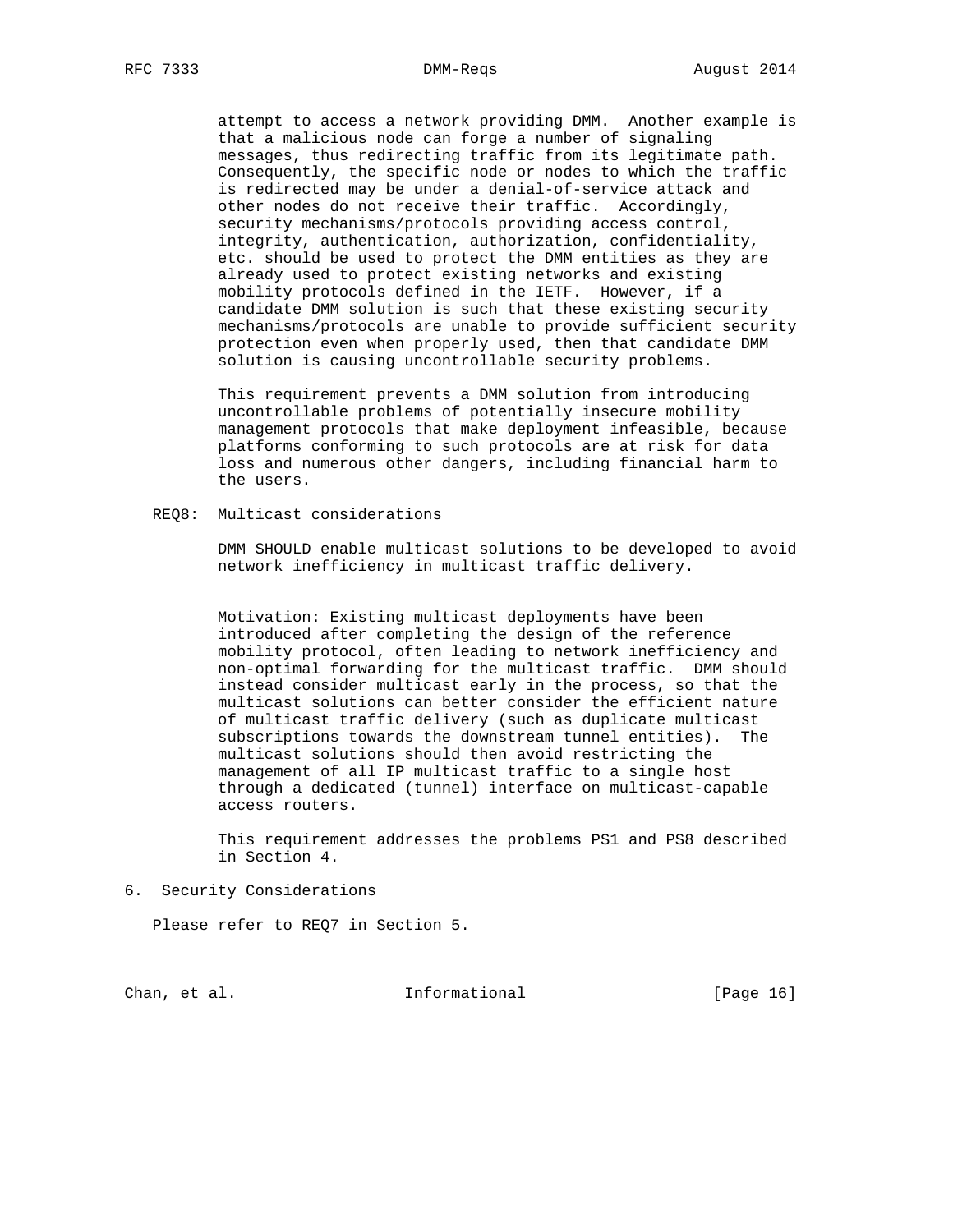# 7. Contributors

 This requirements document is a joint effort among numerous participants working as a team. Valuable comments and suggestions in various reviews from the following area directors and IESG members have also contributed to many improvements: Russ Housley, Catherine Meadows, Adrian Farrel, Barry Leiba, Alissa Cooper, Ted Lemon, Brian Haberman, Stephen Farrell, Joel Jaeggli, Alia Atlas, and Benoit Claise.

 In addition to the authors, each of the following has made very significant and important contributions to this work:

 Charles E. Perkins Huawei Technologies EMail: charliep@computer.org

 Melia Telemaco Alcatel-Lucent Bell Labs EMail: telemaco.melia@googlemail.com

 Elena Demaria Telecom Italia via G. Reiss Romoli, 274, Torino, 10148, Italy EMail: elena.demaria@telecomitalia.it

 Jong-Hyouk Lee Sangmyung University, Korea EMail: jonghyouk@smu.ac.kr

 Kostas Pentikousis EICT GmbH EMail: k.pentikousis@eict.de

 Tricci So ZTE EMail: tso@zteusa.com

 Carlos J. Bernardos Universidad Carlos III de Madrid Av. Universidad, 30, Leganes, Madrid 28911, Spain EMail: cjbc@it.uc3m.es

 Peter McCann Huawei Technologies EMail: Peter.McCann@huawei.com

Chan, et al. 100 mm informational [Page 17]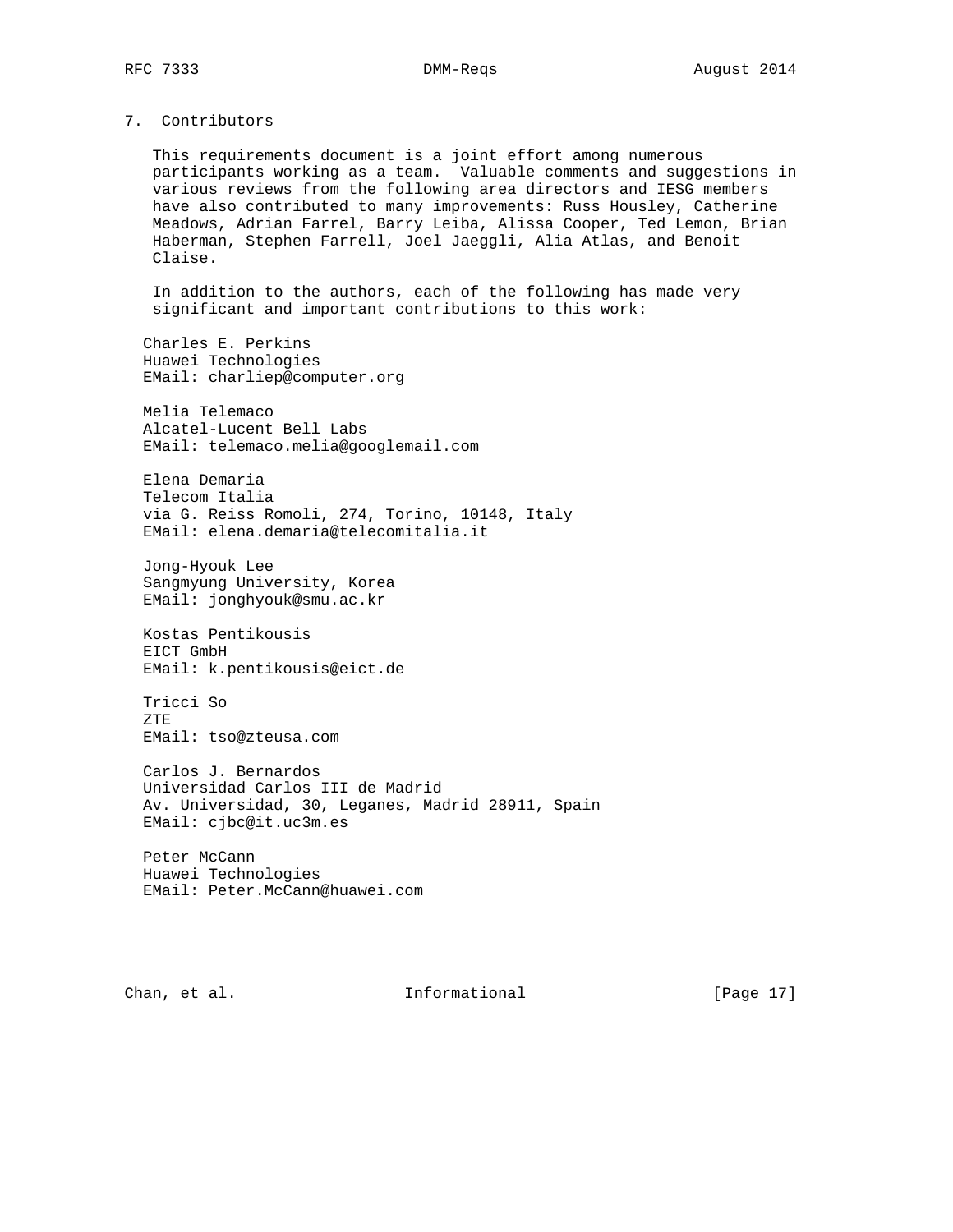Seok Joo Koh Kyungpook National University, Korea EMail: sjkoh@knu.ac.kr Wen Luo ZTE No. 68, Zijinhua Rd, Yuhuatai District, Nanjing, Jiangsu 210012, China EMail: luo.wen@zte.com.cn Sri Gundavelli Cisco sgundave@cisco.com Hui Deng China Mobile EMail: denghui@chinamobile.com Marco Liebsch NEC Laboratories Europe EMail: liebsch@neclab.eu Carl Williams MCSR Labs EMail: carlw@mcsr-labs.org Seil Jeon Instituto de Telecomunicacoes, Aveiro EMail: seiljeon@av.it.pt Sergio Figueiredo Universidade de Aveiro EMail: sfigueiredo@av.it.pt Stig Venaas EMail: stig@venaas.com Luis Miguel Contreras Murillo Telefonica I+D EMail: lmcm@tid.es Juan Carlos Zuniga InterDigital EMail: JuanCarlos.Zuniga@InterDigital.com Alexandru Petrescu EMail: alexandru.petrescu@gmail.com

Chan, et al. 100 mm informational [Page 18]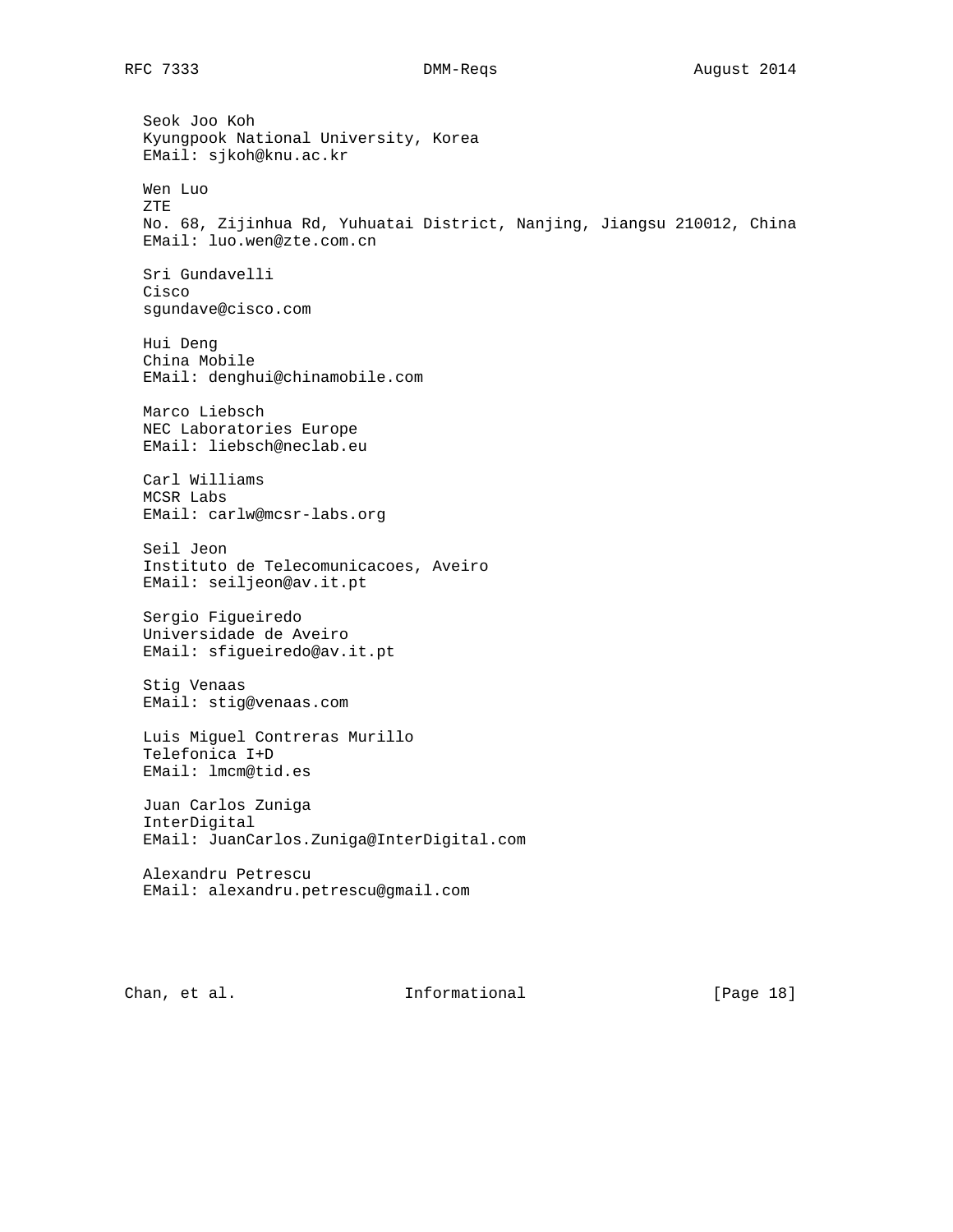Georgios Karagiannis University of Twente EMail: g.karagiannis@utwente.nl Julien Laganier Juniper EMail: julien.ietf@gmail.com Wassim Michel Haddad Ericsson EMail: Wassim.Haddad@ericsson.com Dirk von Hugo Deutsche Telekom Laboratories EMail: Dirk.von-Hugo@telekom.de Ahmad Muhanna Award Solutions EMail: asmuhanna@yahoo.com Byoung-Jo Kim ATT Labs EMail: macsbug@research.att.com Hassan Ali-Ahmad Orange EMail: hassan.aliahmad@orange.com Alper Yegin Samsung EMail: alper.yegin@partner.samsung.com David Harrington Effective Software EMail: ietfdbh@comcast.net

Chan, et al. 10 1nformational [Page 19]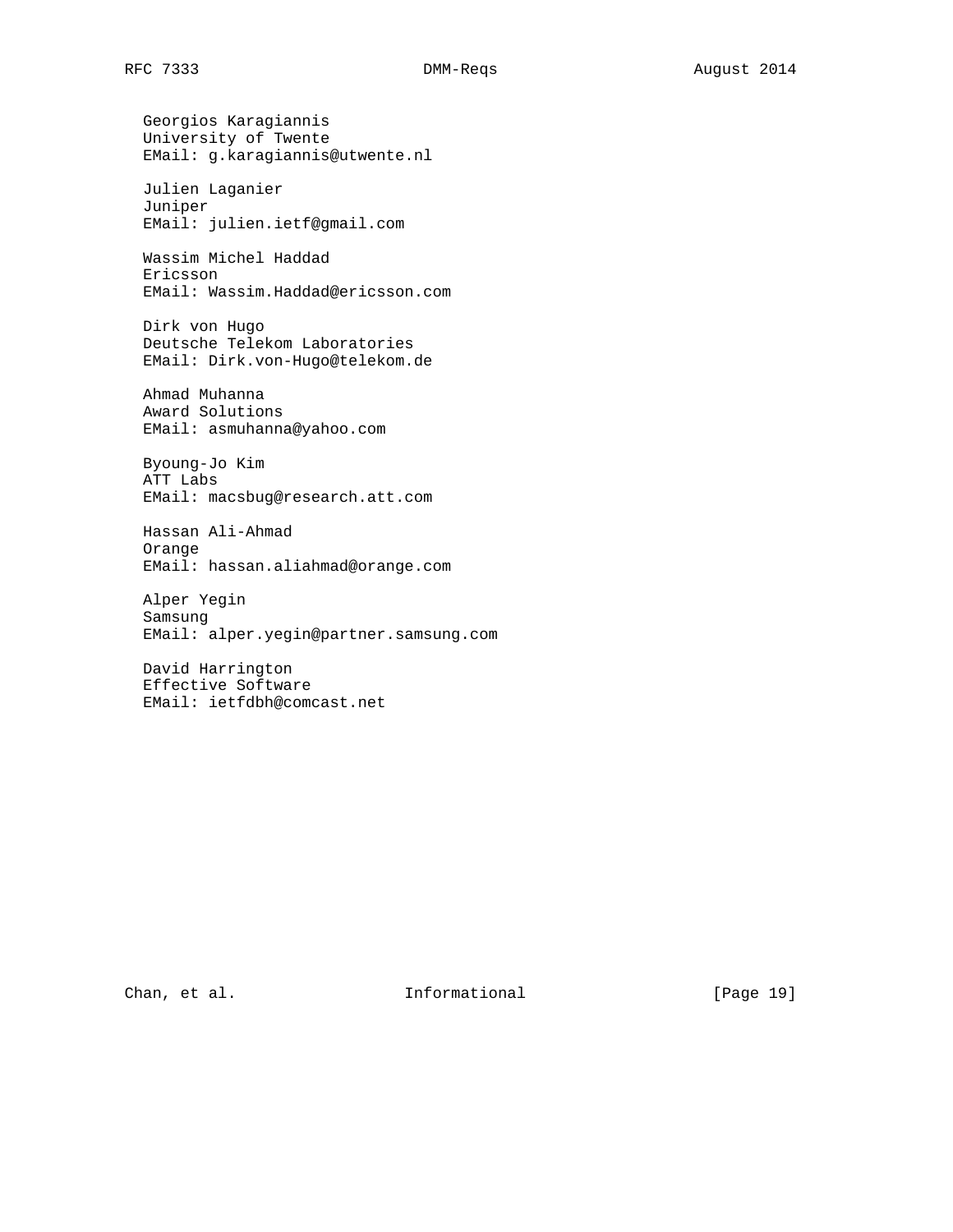# 8. References

- 8.1. Normative References
	- [RFC1157] Case, J., Fedor, M., Schoffstall, M., and J. Davin, "Simple Network Management Protocol (SNMP)", STD 15, RFC 1157, May 1990.
	- [RFC2119] Bradner, S., "Key words for use in RFCs to Indicate Requirement Levels", BCP 14, RFC 2119, March 1997.
	- [RFC3753] Manner, J. and M. Kojo, "Mobility Related Terminology", RFC 3753, June 2004.
	- [RFC4295] Keeni, G., Koide, K., Nagami, K., and S. Gundavelli, "Mobile IPv6 Management Information Base", RFC 4295, April 2006.
	- [RFC5213] Gundavelli, S., Leung, K., Devarapalli, V., Chowdhury, K., and B. Patil, "Proxy Mobile IPv6", RFC 5213, August 2008.
	- [RFC5424] Gerhards, R., "The Syslog Protocol", RFC 5424, March 2009.
	- [RFC6020] Bjorklund, M., "YANG A Data Modeling Language for the Network Configuration Protocol (NETCONF)", RFC 6020, October 2010.
	- [RFC6241] Enns, R., Bjorklund, M., Schoenwaelder, J., and A. Bierman, "Network Configuration Protocol (NETCONF)", RFC 6241, June 2011.
	- [RFC6275] Perkins, C., Johnson, D., and J. Arkko, "Mobility Support in IPv6", RFC 6275, July 2011.
	- [RFC6475] Keeni, G., Koide, K., Gundavelli, S., and R. Wakikawa, "Proxy Mobile IPv6 Management Information Base", RFC 6475, May 2012.
	- [RFC6632] Ersue, M. and B. Claise, "An Overview of the IETF Network Management Standards", RFC 6632, June 2012.
	- [RFC7011] Claise, B., Trammell, B., and P. Aitken, "Specification of the IP Flow Information Export (IPFIX) Protocol for the Exchange of Flow Information", STD 77, RFC 7011, September 2013.
	- [RFC7012] Claise, B. and B. Trammell, "Information Model for IP Flow Information Export (IPFIX)", RFC 7012, September 2013.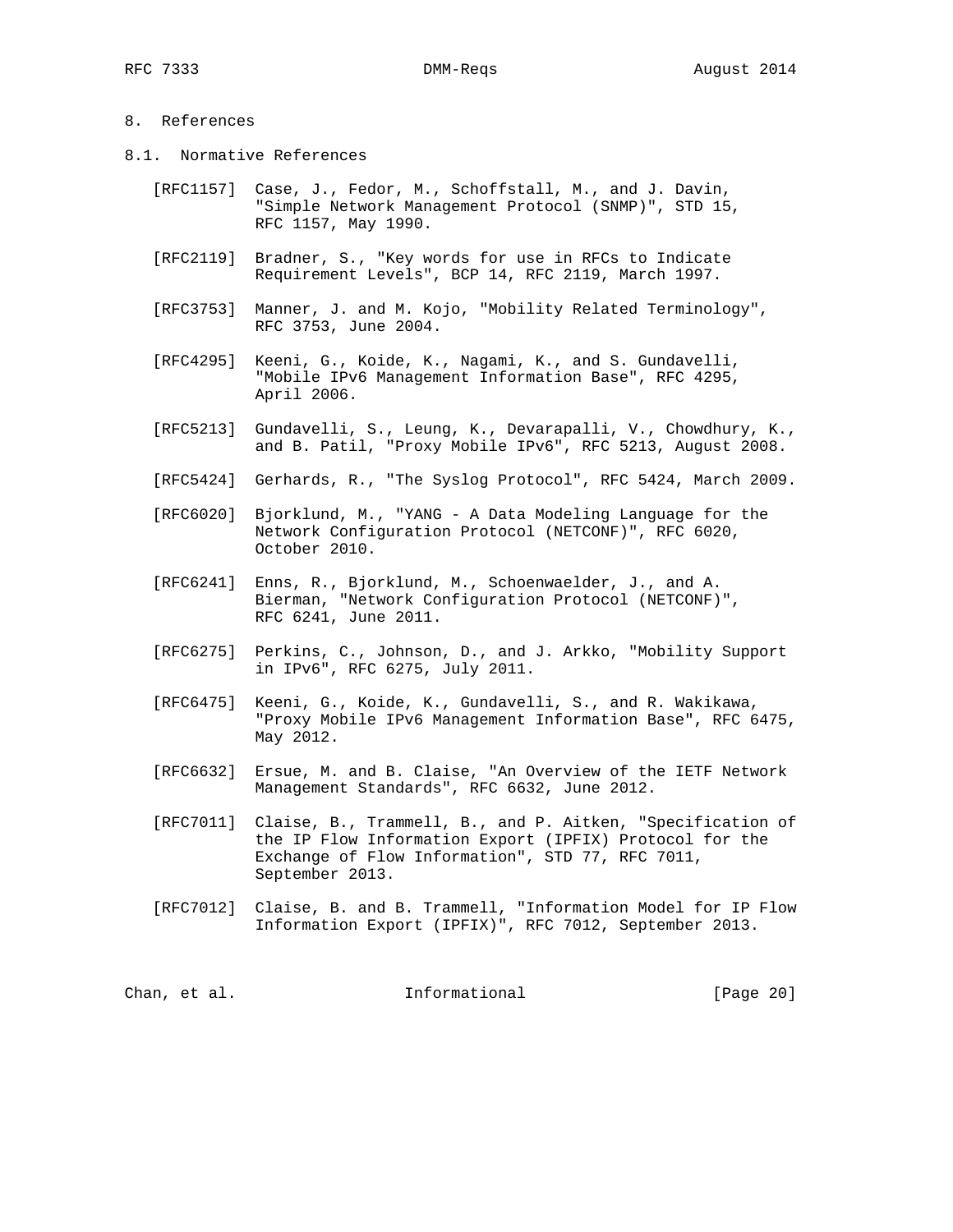# 8.2. Informative References

#### [DHCPv6-CLASS-BASED-PREFIX]

 Bhandari, S., Halwasia, G., Gundavelli, S., Deng, H., Thiebaut, L., Korhonen, J., and I. Farrer, "DHCPv6 class based prefix", Work in Progress, July 2013.

#### [DIST-CENTRAL-MOB]

 Bertin, P., Bonjour, S., and J-M. Bonnin, "Distributed or Centralized Mobility?", Proceedings of the 28th IEEE Conference on Global Telecommunications (GlobeCom), December 2009.

### [DIST-DYNAMIC-MOB]

 Bertin, P., Bonjour, S., and J-M. Bonnin, "A Distributed Dynamic Mobility Management Scheme Designed for Flat IP Architectures", Proceedings of 3rd International Conference on New Technologies, Mobility and Security (NTMS), 2008.

## [DIST-MOB-MIP]

 Chan, H., "Distributed Mobility Management with Mobile IP", Proceedings of IEEE International Communication Conference (ICC) Workshop on Telecommunications: from Research to Standards, June 2012.

## [DIST-MOB-PMIP]

 Chan, H., "Proxy Mobile IP with Distributed Mobility Anchors", Proceedings of GlobeCom Workshop on Seamless Wireless Mobility, December 2010.

#### [DIST-MOB-REVIEW]

 Chan, H., Yokota, H., Xie, J., Seite, P., and D. Liu, "Distributed and Dynamic Mobility Management in Mobile Internet: Current Approaches and Issues", Journal of Communications, vol. 6, no. 1, pp. 4-15, February 2011.

### [DIST-MOB-SAE]

 Fischer, M., Andersen, F., Kopsel, A., Schafer, G., and M. Schlager, "A Distributed IP Mobility Approach for 3G SAE", Proceedings of the 19th International Symposium on Personal, Indoor and Mobile Radio Communications (PIMRC), 2008.

## [DMM-SCENARIO]

 Yokota, H., Seite, P., Demaria, E., and Z. Cao, "Use case scenarios for Distributed Mobility Management", Work in Progress, October 2010.

Chan, et al. 100 mm informational [Page 21]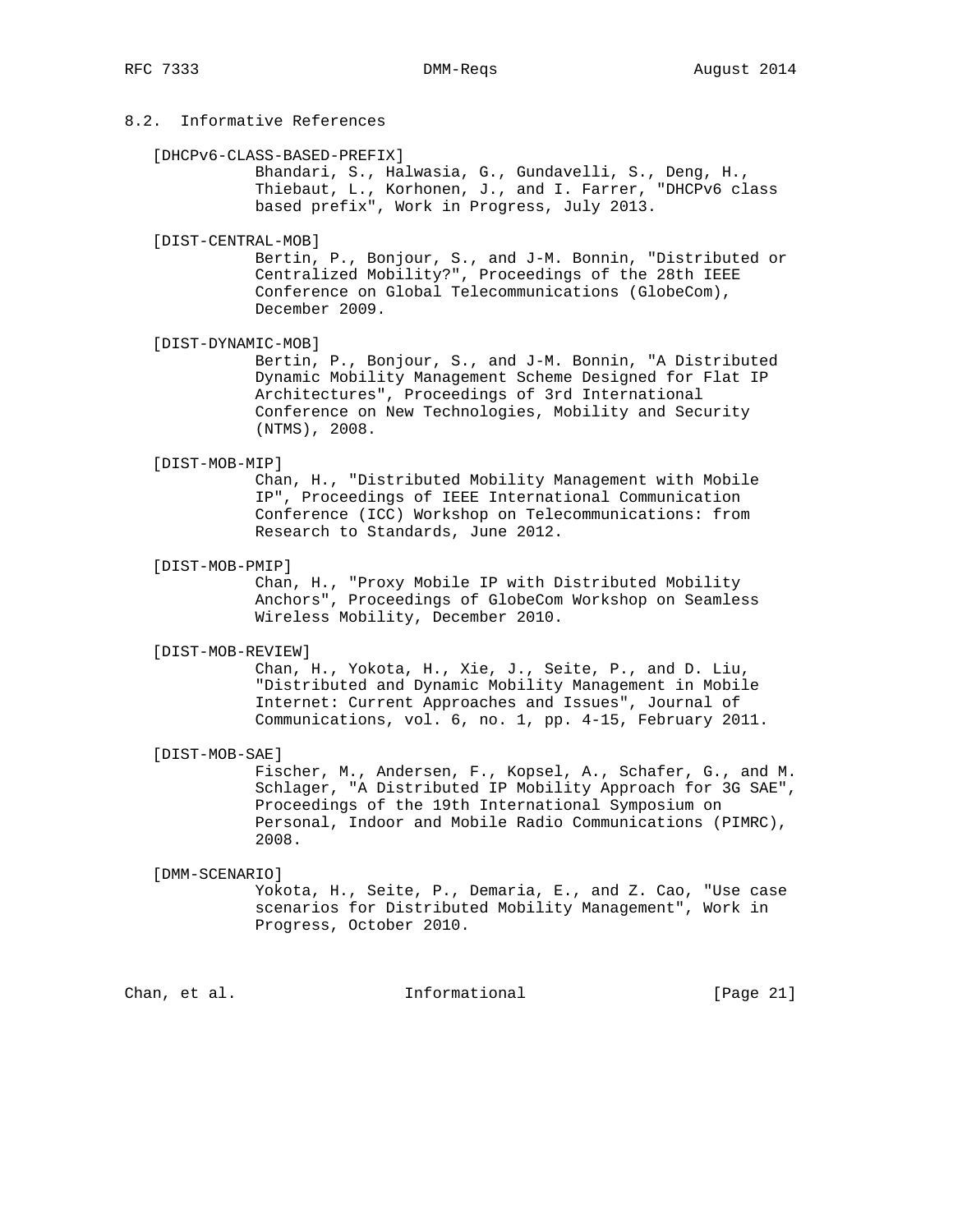[IPv6-PREFIX-PROPERTIES] Korhonen, J., Patil, B., Gundavelli, S., Seite, P., and D. Liu, "IPv6 Prefix Properties", Work in Progress, July 2013. [LOCATING-USER] Kirby, G., "Locating the User", Communications International, 1995. [MIGRATING-HAs] Wakikawa, R., Valadon, G., and J. Murai, "Migrating Home Agents Towards Internet-scale Mobility Deployments", Proceedings of the ACM 2nd CoNEXT Conference on Future Networking Technologies, December 2006. [MOB-DATA-OFFLOAD] Lee, K., Lee, J., Yi, Y., Rhee, I., and S. Chong, "Mobile Data Offloading: How Much Can WiFi Deliver?", Proceedings of the ACM SIGCOMM 2010 Conference, 2010.

# [PMIP-CP-UP-SPLIT] Wakikawa, R., Pazhyannur, R., and S. Gundavelli, "Separation of Control and User Plane for Proxy Mobile IPv6", Work in Progress, July 2013.

- [RFC5380] Soliman, H., Castelluccia, C., ElMalki, K., and L. Bellier, "Hierarchical Mobile IPv6 (HMIPv6) Mobility Management", RFC 5380, October 2008.
- [RFC5944] Perkins, C., "IP Mobility Support for IPv4, Revised", RFC 5944, November 2010.
- [RFC6224] Schmidt, T., Waehlisch, M., and S. Krishnan, "Base Deployment for Multicast Listener Support in Proxy Mobile IPv6 (PMIPv6) Domains", RFC 6224, April 2011.
- [RFC6301] Zhu, Z., Wakikawa, R., and L. Zhang, "A Survey of Mobility Support in the Internet", RFC 6301, July 2011.
- [RFC6705] Krishnan, S., Koodli, R., Loureiro, P., Wu, Q., and A. Dutta, "Localized Routing for Proxy Mobile IPv6", RFC 6705, September 2012.
- [RFC6909] Gundavelli, S., Zhou, X., Korhonen, J., Feige, G., and R. Koodli, "IPv4 Traffic Offload Selector Option for Proxy Mobile IPv6", RFC 6909, April 2013.

Chan, et al. 100 mm informational [Page 22]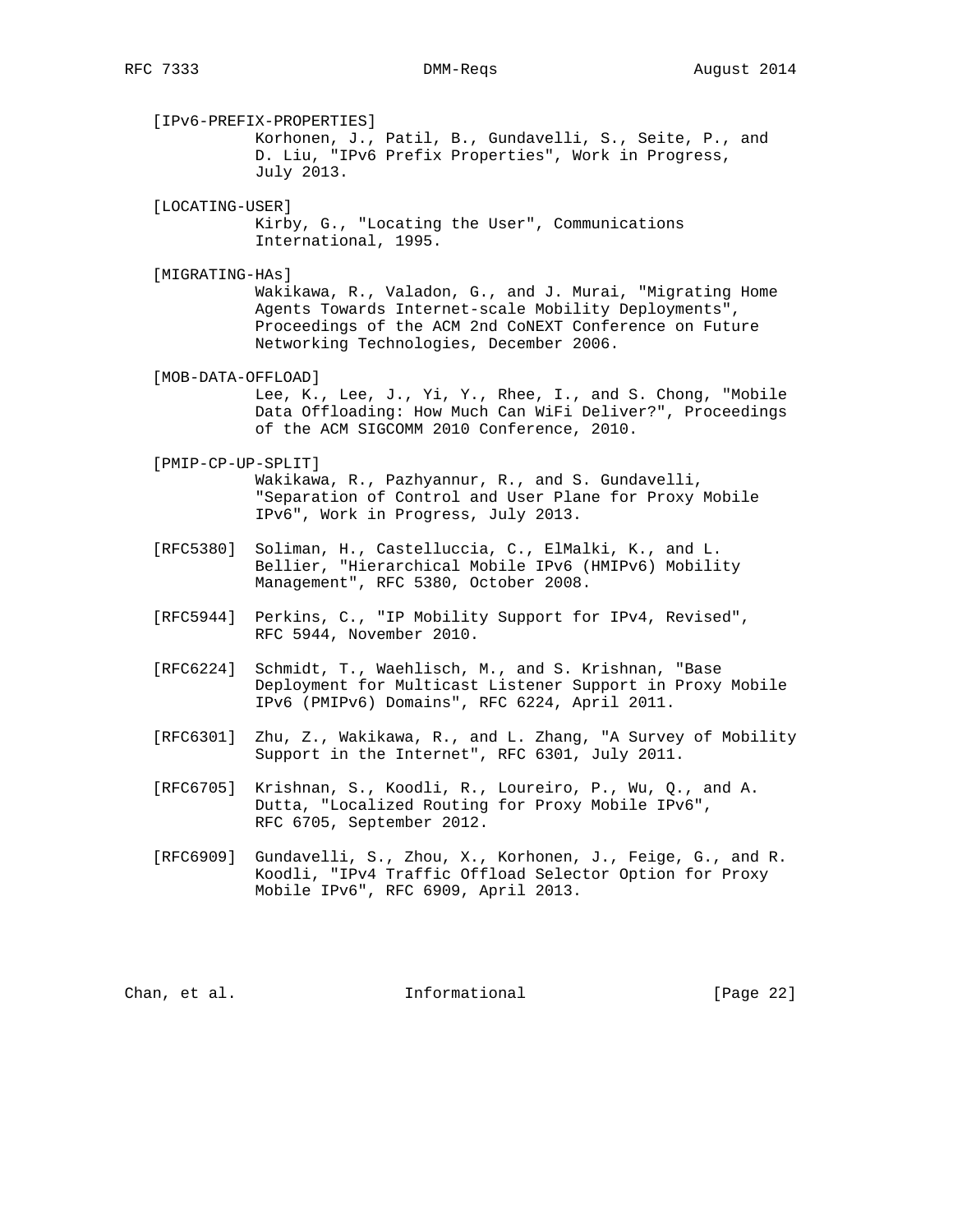# [TS.23.401]

 3GPP, "General Packet Radio Service (GPRS) enhancements for Evolved Universal Terrestrial Radio Access Network (E-UTRAN) access", 3GPP TS 23.401 12.5.0, June 2014, <http://www.3gpp.org/ftp/Specs/html-info/23401.htm>.

[TS.29.303]

 3GPP, "Domain Name System Procedures; Stage 3", 3GPP TS 29.303 12.3.0, June 2014, <http://www.3gpp.org/ftp/ Specs/html-info/29303.htm>.

Chan, et al. 100 Informational [Page 23]